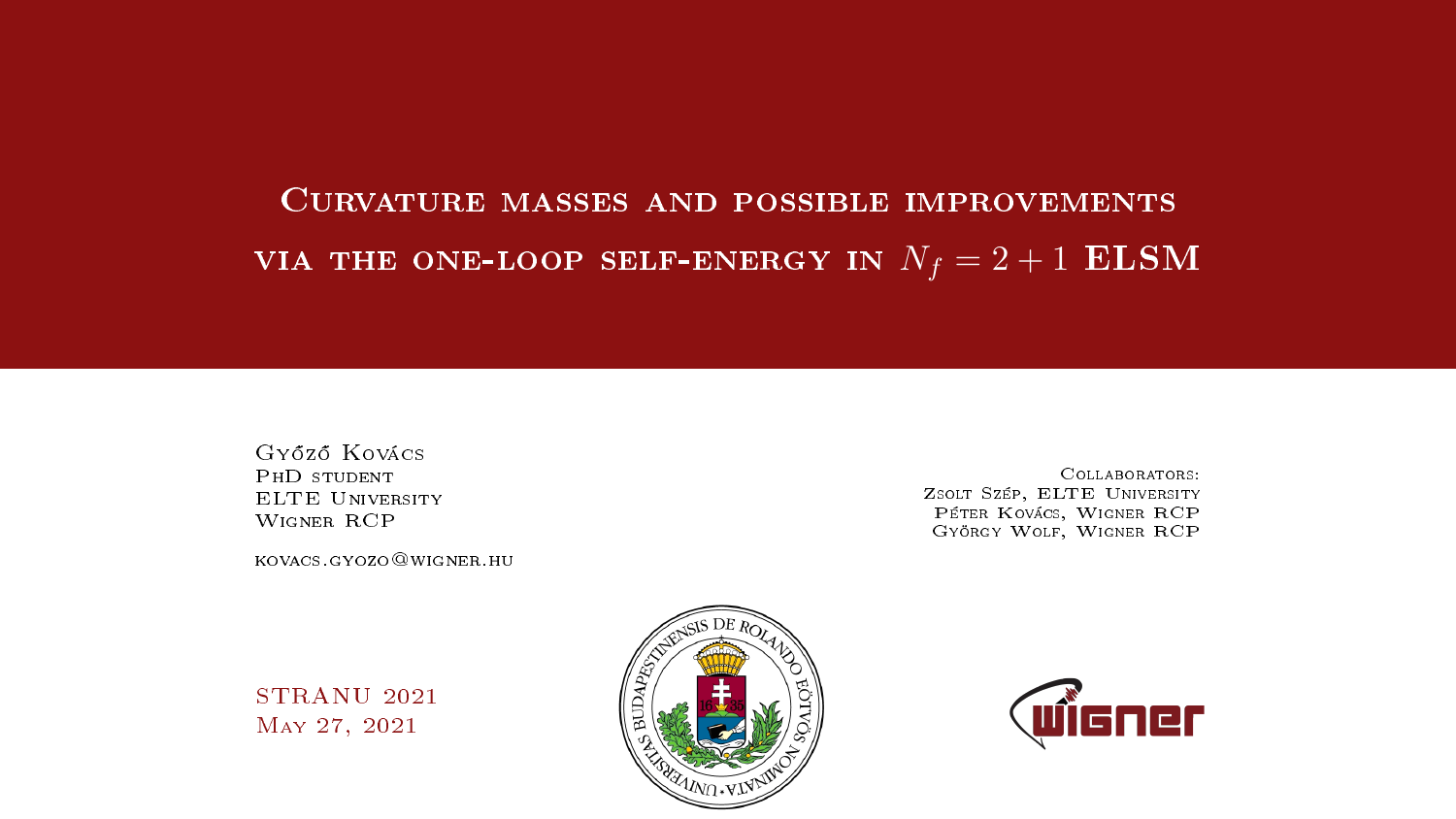Vector and axial vector meson Extended Polyakov Linear Sigma Model. Phys. Rev. D 93, no. 11, 114014 (2016) and the previous talk by Péter Kovács

- Extended: Vector and Axial vector nonets (besides to Scalar and Pseudoscalar) Isospin symmetric case: 16 mesonic degrees of freedom.
- Isospin symmetric case: 2+1 flavors  $\Rightarrow u, d, s \sim l, l, s$ .
- $\bullet\,$  Polyakov: Polyakov loop variables give 2 order parameters  $\Phi,\;\bar\Phi.$
- Linear Sigma Model: "simple" quark-meson model

The mesonic Lagrangian  $\mathcal{L}_m$  contains the dynamical and the meson-meson interaction terms up to fourth order, taking care of the symmetry properties and also symmetry breaking.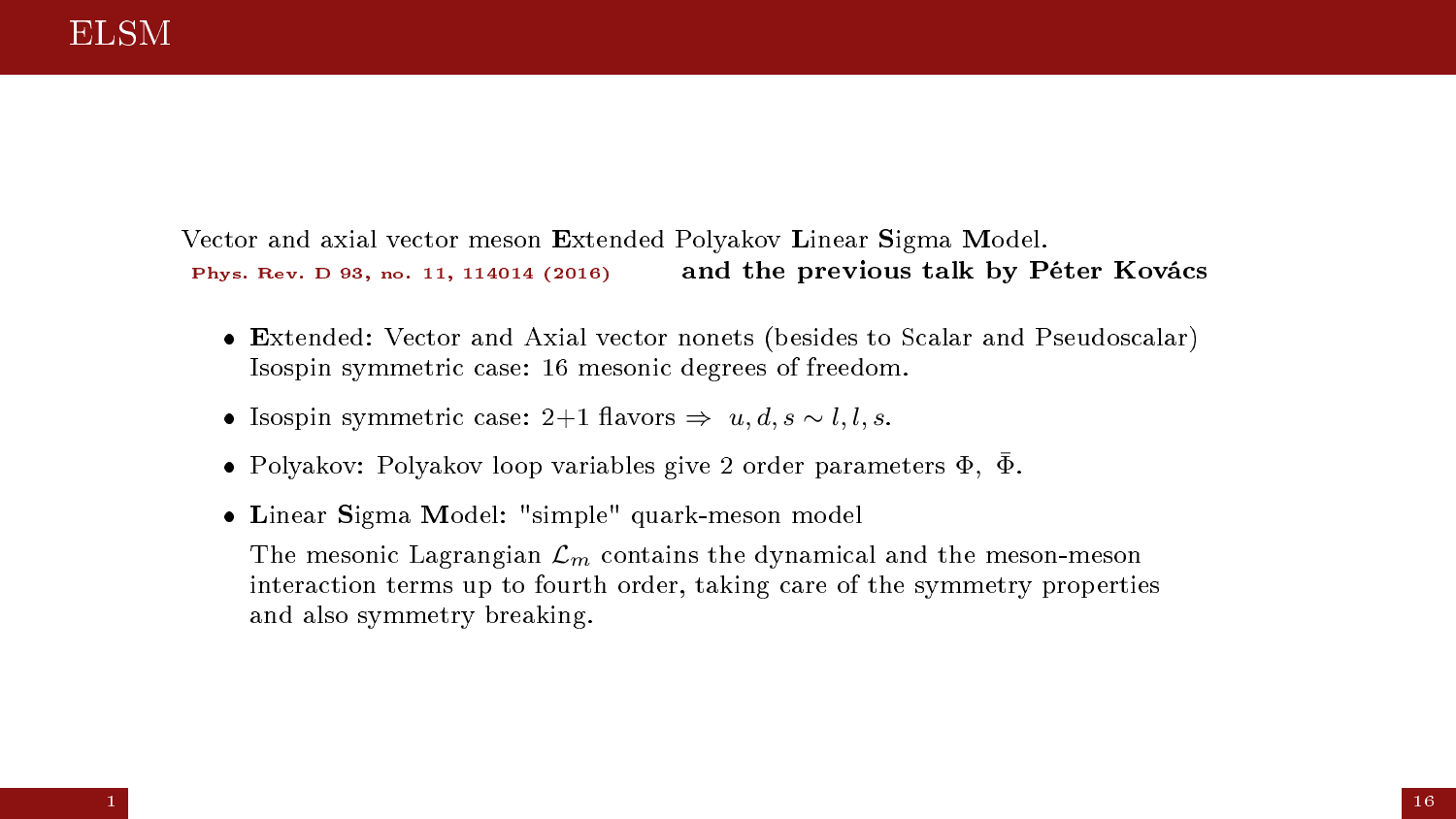### ELSM

• Constituent quarks  $(N_f = 2 + 1)$  in Yukawa Lagrangian

$$
\mathcal{L}_Y = \bar{\psi} \left( i \gamma^\mu \partial_\mu - g_F (S - i \gamma_5 P) - g_V \gamma^\mu (V_\mu + \gamma_5 A_\mu) \right) \psi
$$

In the latest (2016) version  $q_V = 0$  was used.  $\Rightarrow$  No (axial) vector-fermion interaction was taken into account.

- SSB with nonzero vev. for scalar-isoscalar sector  $\phi_N$ ,  $\phi_S$ .  $\Rightarrow m_{u,d} = \frac{g_F}{2} \phi_N$ ,  $m_s = \frac{g_F}{\sqrt{2}} \phi_S$  fermion masses in  $\mathcal{L}_Y$ .
- Meson masses: Curvature masses  $M^2_{ab} = \frac{\partial^2 \Omega}{\partial \varphi_a \partial \varphi_b}$ 
	- Tree level: S-V and P-A mixing in the quadratic part of the Lagrangian  $\Rightarrow$  Shift in the A/V fields  $\Rightarrow$  The S/P masses get an extra factor  $m^2\to Z^2m^2.$
	- Fermionic one-loop correction: can be calculated from the fermionic determinant.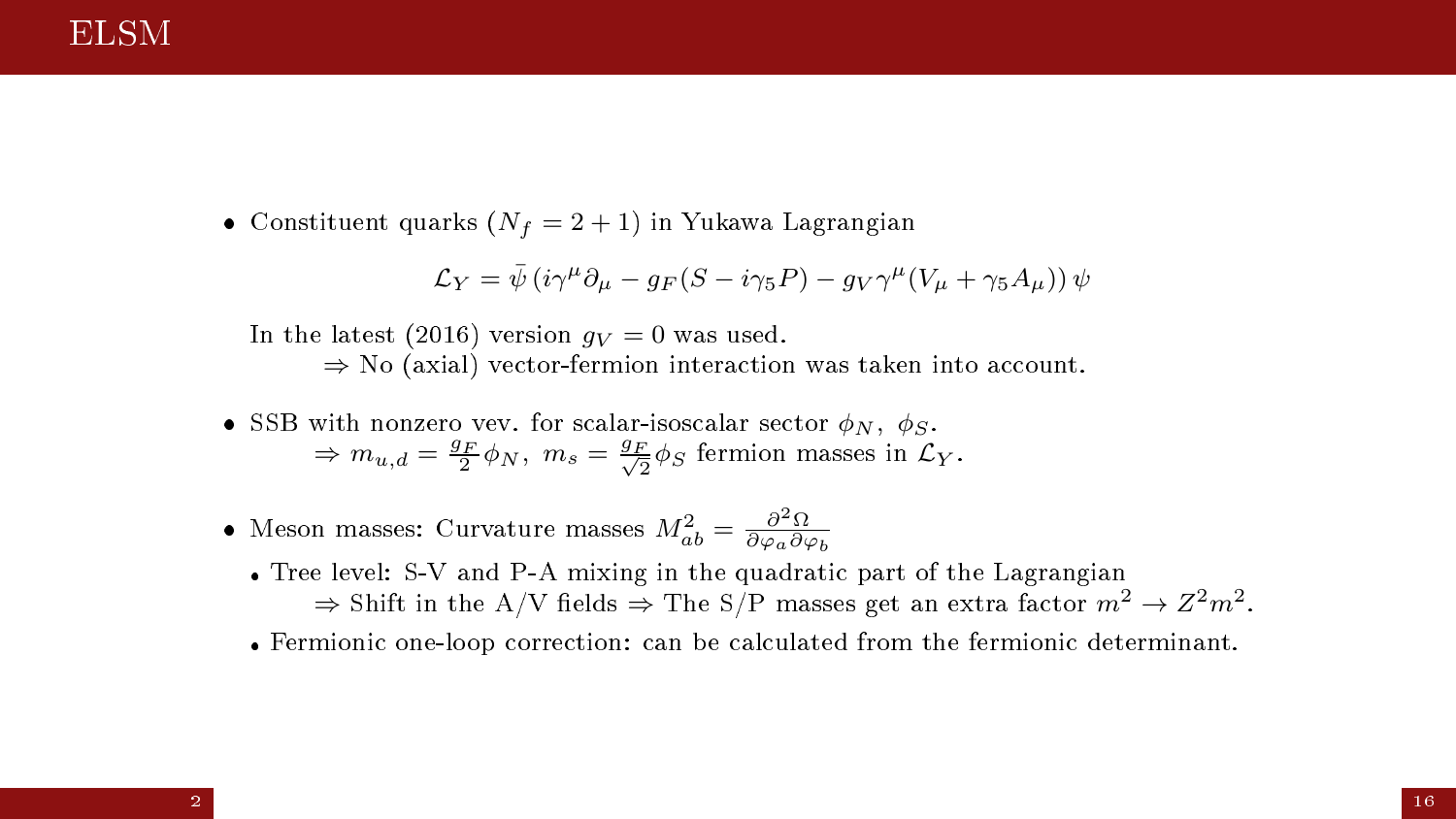Thermodynamics: Mean field level effective potential:

- Classical potential.
- $\bullet$  Fermionic one-loop correction with vanishing fluctuating mesonic fields. Functional integration over the fermionic fields.
- Polyakov term.

$$
\Omega(T, \mu_q) = U_{Cl}(\langle M \rangle) + \text{Tr} \log \left( i S_0^{-1} \right) + U(\Phi, \bar{\Phi}) \tag{1}
$$

Field equations (FE):

$$
\frac{\partial \Omega}{\partial \bar{\Phi}} = \frac{\partial \Omega}{\partial \Phi} = \frac{\partial \Omega}{\partial \phi_N} = \frac{\partial \Omega}{\partial \phi_S} = 0
$$
\n(2)

Mesonic one-loop corrections  $(\pi,\;K,\;f_{L}^{0})$ : taken into account only in the pressure!

Parametrization of the model at  $T = 0$ ,  $\mu = 0$  with  $\approx 30$  physical quantities.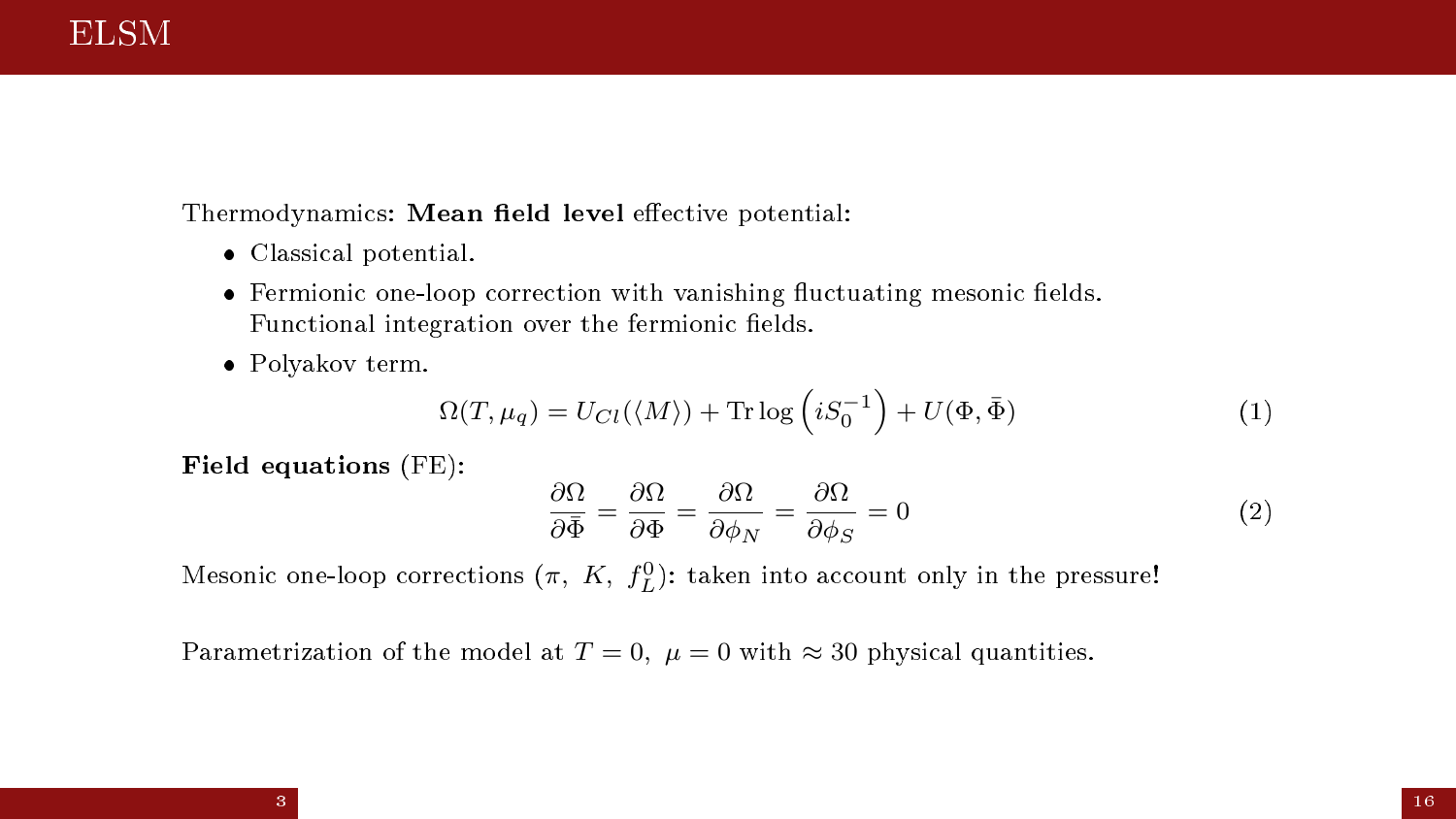$\rightarrow$  Including (axial) vector-fermion interaction, i.e. setting  $q_V \neq 0$ 

$$
\mathcal{L}_Y = \bar{\psi} \left( i \gamma^\mu \partial_\mu - g_F (S - i \gamma_5 P) - g_V \gamma^\mu (V_\mu + \gamma_5 A_\mu) \right) \psi \tag{3}
$$

From the fermionic one-loop self-energy corrections come to the (axial) vector masses.

 $\rightarrow$  Including one-loop mesonic contribution into the effective potential via ring resummation. (The fermion determinant expanded to 2nd order in the mesonic fields and Gaussian integral performed.)

<span id="page-4-0"></span>
$$
U(\phi) = U_{Cl}(\phi) + U_f(\phi, \ \varphi = 0) - \frac{i}{2} \text{tr} \int_K \log \left( i \mathcal{D}_{(\mu \nu), ab}^{-1}(K) - \Pi_{(\mu \nu), ab}(K) \right) \tag{4}
$$

 $i{\cal D}^{-1}(K)$  the tree-level inverse propagator and  $\Pi(K)$  the fermionic one-loop SE, and  $U_f(\phi, \varphi = 0) = i \text{tr}_D \int_K \log(iS^{-1}(K; \varphi)) \Big|_{\varphi = 0}$ .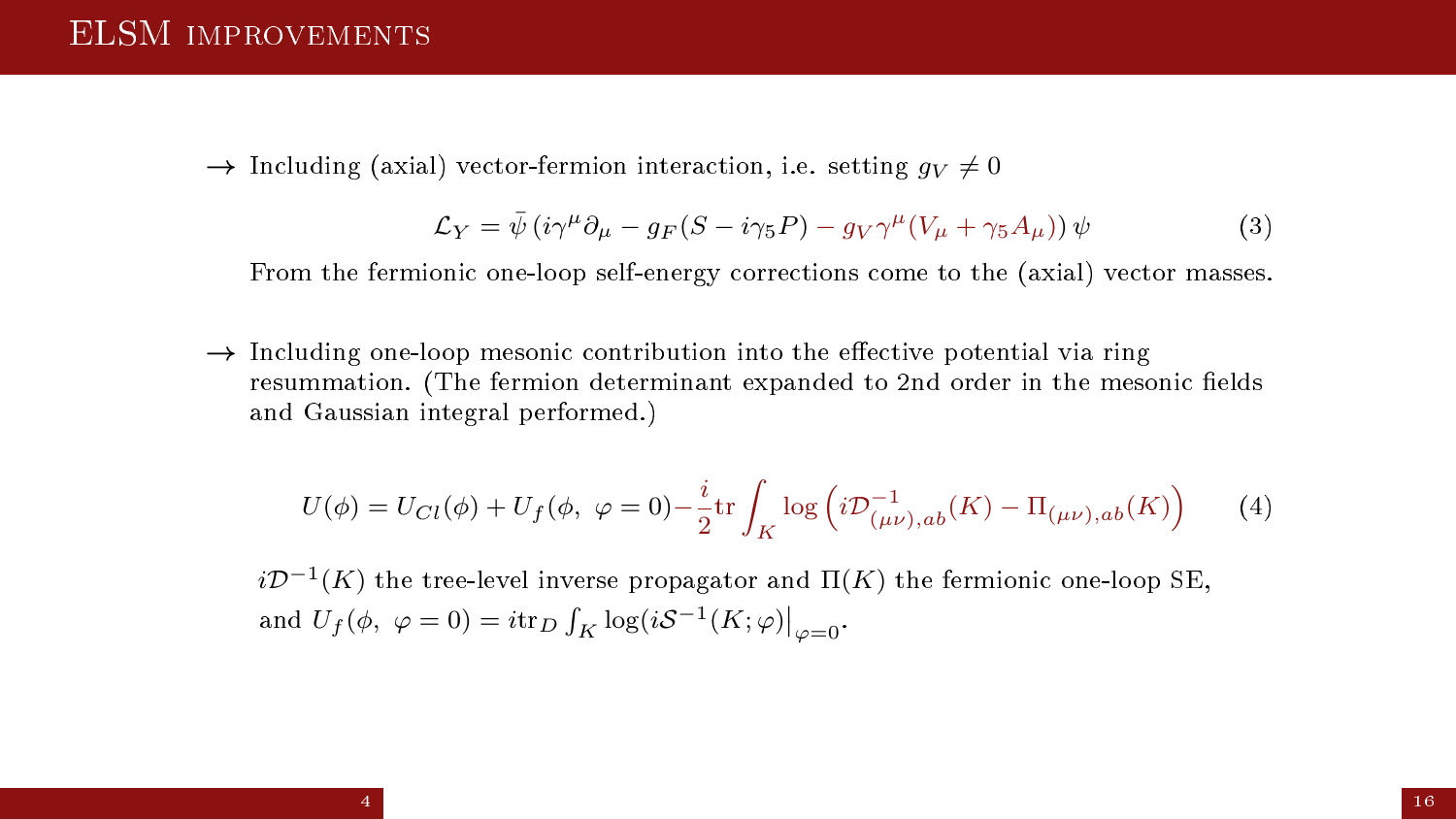$\rightarrow$  Including (axial) vector-fermion interaction, i.e. setting  $q_V \neq 0$ 

$$
\mathcal{L}_Y = \bar{\psi} \left( i \gamma^\mu \partial_\mu - g_F (S - i \gamma_5 P) - g_V \gamma^\mu (V_\mu + \gamma_5 A_\mu) \right) \psi \tag{3}
$$

From the fermionic one-loop self-energy corrections come to the (axial) vector masses.

 $\rightarrow$  Including one-loop mesonic contribution into the effective potential via ring resummation. (The fermion determinant expanded to 2nd order in the mesonic fields and Gaussian integral performed.)

$$
U(\phi) = U_{Cl}(\phi) + U_f(\phi, \ \varphi = 0) - \frac{i}{2} \text{tr} \int_K \log \left( i \mathcal{D}_{(\mu \nu), ab}^{-1}(K) - \Pi_{(\mu \nu), ab}(K) \right) \tag{4}
$$

For the fermionic one-loop self-energy one may use the local approximation  $\Pi(K=0)$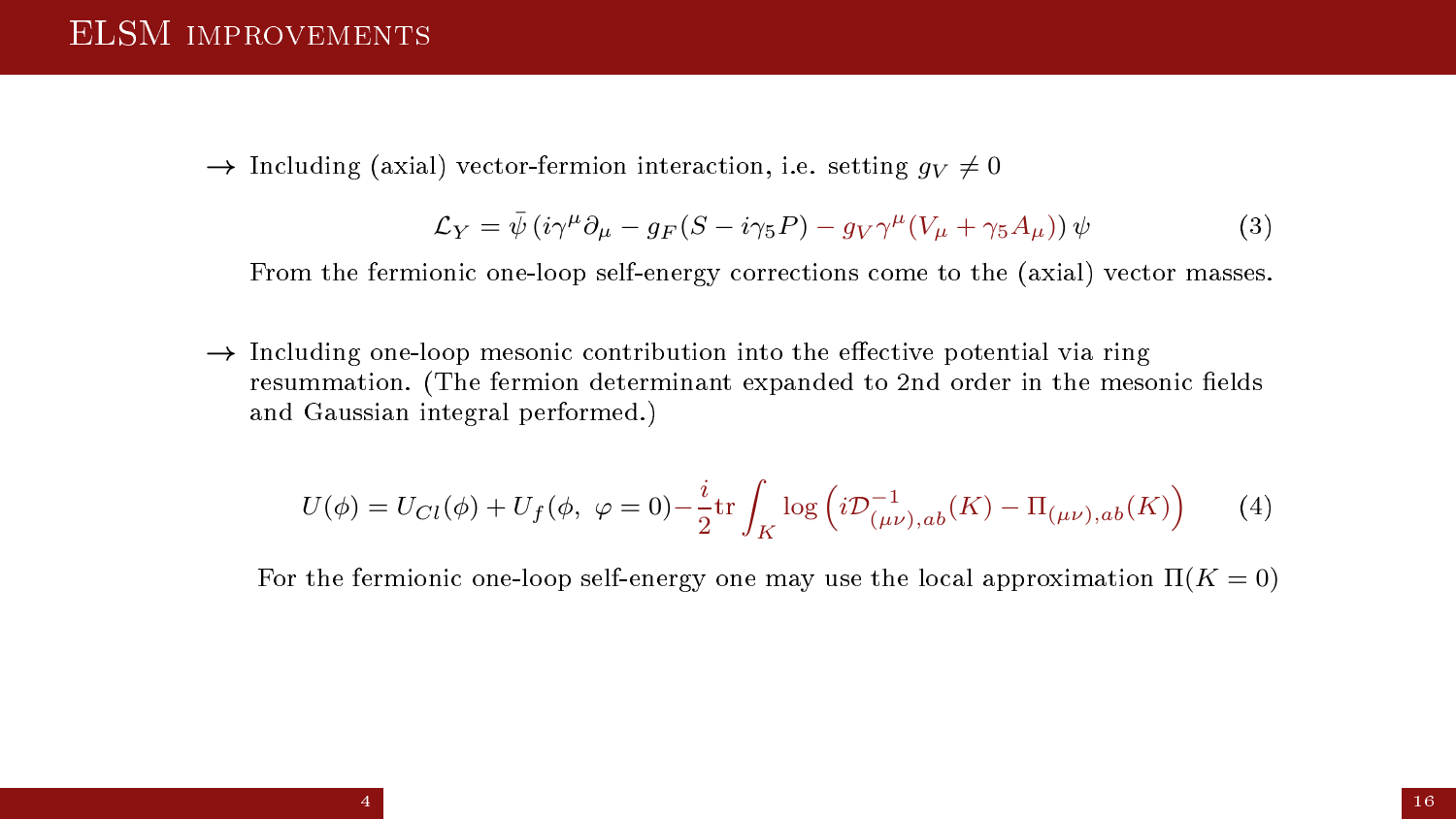$\rightarrow$  Including (axial) vector-fermion interaction, i.e. setting  $q_V \neq 0$ 

$$
\mathcal{L}_Y = \bar{\psi} \left( i \gamma^\mu \partial_\mu - g_F (S - i \gamma_5 P) - g_V \gamma^\mu (V_\mu + \gamma_5 A_\mu) \right) \psi \tag{3}
$$

From the fermionic one-loop self-energy corrections come to the (axial) vector masses.

 $\rightarrow$  Including one-loop mesonic contribution into the effective potential via ring resummation. (The fermion determinant expanded to 2nd order in the mesonic fields and Gaussian integral performed.)

$$
U(\phi) = U_{Cl}(\phi) + U_f(\phi, \ \varphi = 0) - \frac{i}{2} \text{tr} \int_K \log \left( i \mathcal{D}_{(\mu \nu), ab}^{-1}(K) - \Pi_{(\mu \nu), ab}(K) \right) \tag{4}
$$

For the fermionic one-loop self-energy one may use the local approximation  $\Pi(K=0)$ 

It can be easily seen that the fermionic contribution to the curvature masses can be obtained as the self-energy at vanishing external momentum  $\Pi(K=0)$ . ⇒ We need the self-energy!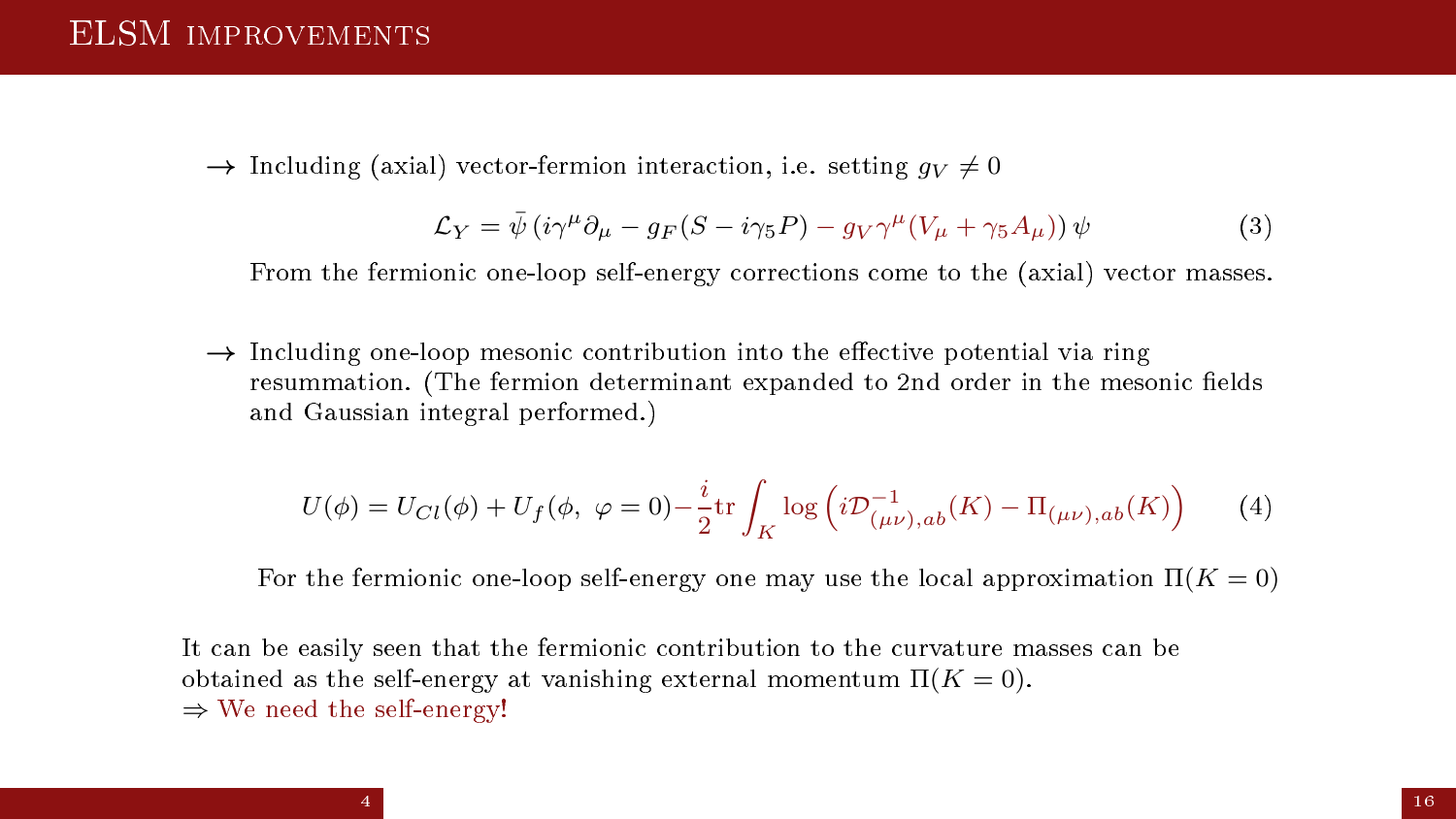The expansion of the fermionic functional determinant in powers of some generic mesonic field (in  $N_f = 1$ )

$$
U_f(\phi, \varphi) = \text{Tr} \log \left( i \mathcal{S}_f^{-1} - g\varphi \right)
$$
  
= 
$$
\text{Tr} \log \left( i \mathcal{S}_f^{-1} \right) - \sum_{n=1}^{\infty} \frac{(-ig)^n}{n} \text{tr}_D \left[ \prod_{i=1}^n \int d^4 x_i \, \varphi(x_i) \mathcal{S}_f(x_i, x_{i+1}) \right]_{x_{n+1} = x_1},
$$
 (5)

with  $i{\cal S}_f^{-1}=i\partial\!\!\!/-m_f,$  inverse tree-level fermion propagator, and  ${\rm Tr}$  is the functional trace. In  $N_f = 2 + 1$ :

$$
U_f(\phi, \varphi) = i \int_K \log \mathrm{Det} \left[ \gamma_0 \left( i \gamma^\mu K_\mu + \mathbb{1} \mathrm{diag}(m_u, m_d, m_s) - g_F (\mathbb{1} S^a \lambda^a - i \gamma_5 P^a \lambda^a) \right) - g_V \gamma^\mu (V_\mu^a \lambda^a + \gamma_5 A_\mu^a \lambda^a) \right] \tag{6}
$$

Second field derivative of  $U_f(\phi, \varphi)$  taken at vanishing mesonic fields gives the self-energy.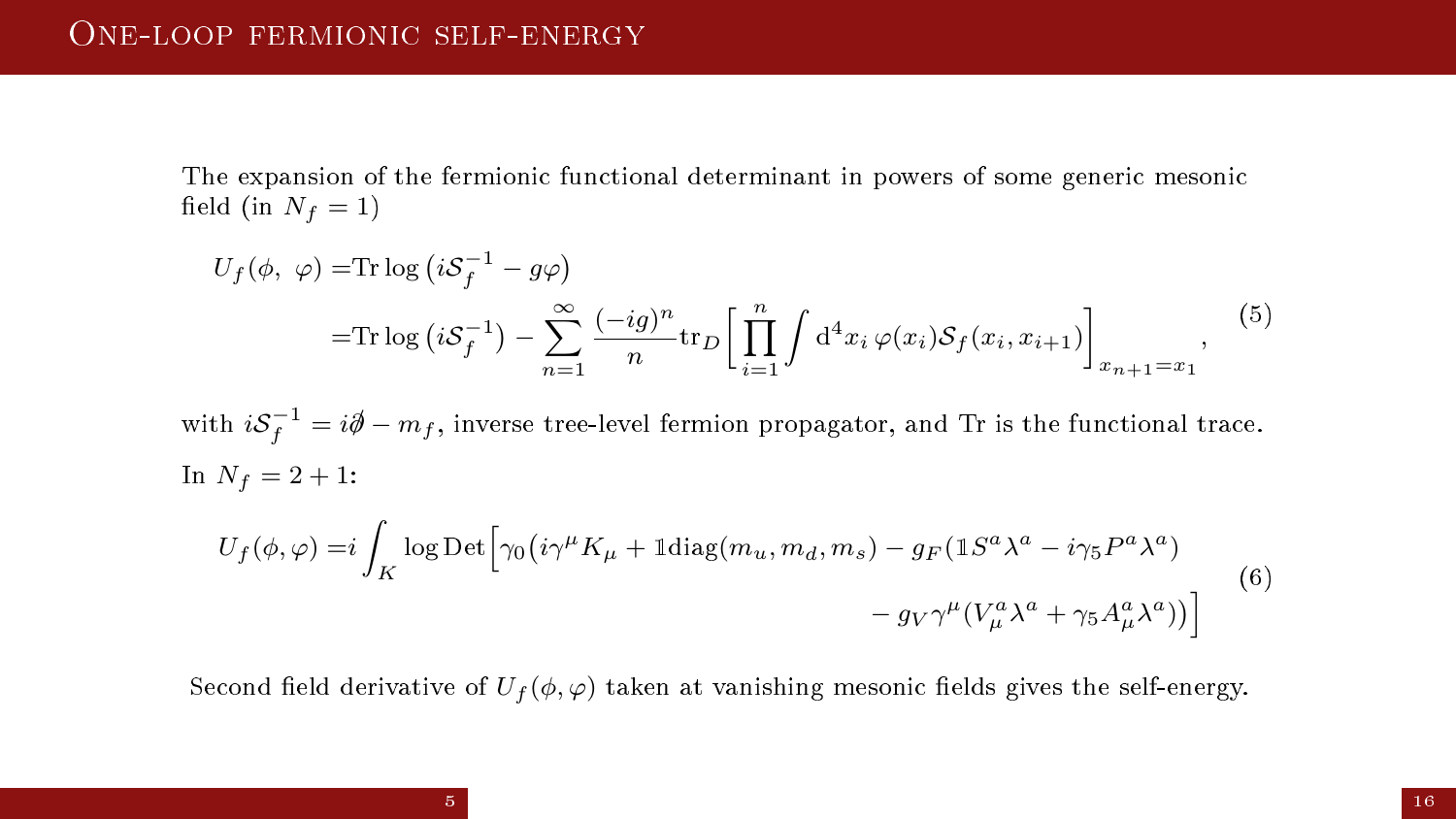The expansion of the fermionic functional determinant in powers of some generic mesonic field (in  $N_f = 1$ )

$$
U_f(\phi, \varphi) = \text{Tr} \log \left( i \mathcal{S}_f^{-1} - g\varphi \right)
$$
  
= 
$$
\text{Tr} \log \left( i \mathcal{S}_f^{-1} \right) - \sum_{n=1}^{\infty} \frac{(-ig)^n}{n} \text{tr}_D \left[ \prod_{i=1}^n \int d^4 x_i \, \varphi(x_i) \mathcal{S}_f(x_i, x_{i+1}) \right]_{x_{n+1} = x_1},
$$
 (5)

with  $i{\cal S}_f^{-1}=i\partial\!\!\!/-m_f,$  inverse tree-level fermion propagator, and  ${\rm Tr}$  is the functional trace. In  $N_f = 2 + 1$ :

$$
U_f(\phi, \varphi) = i \int_K \log \mathrm{Det} \left[ \gamma_0 \left( i \gamma^\mu K_\mu + \mathbb{1} \mathrm{diag}(m_u, m_d, m_s) - g_F ( \mathbb{1} S^a \lambda^a - i \gamma_5 P^a \lambda^a ) \right) - g_V \gamma^\mu (V_\mu^a \lambda^a + \gamma_5 A_\mu^a \lambda^a) \right] \tag{6}
$$

(Alternative for masses: brut force derivation of the determinant of a  $12 \times 12$  matrix.)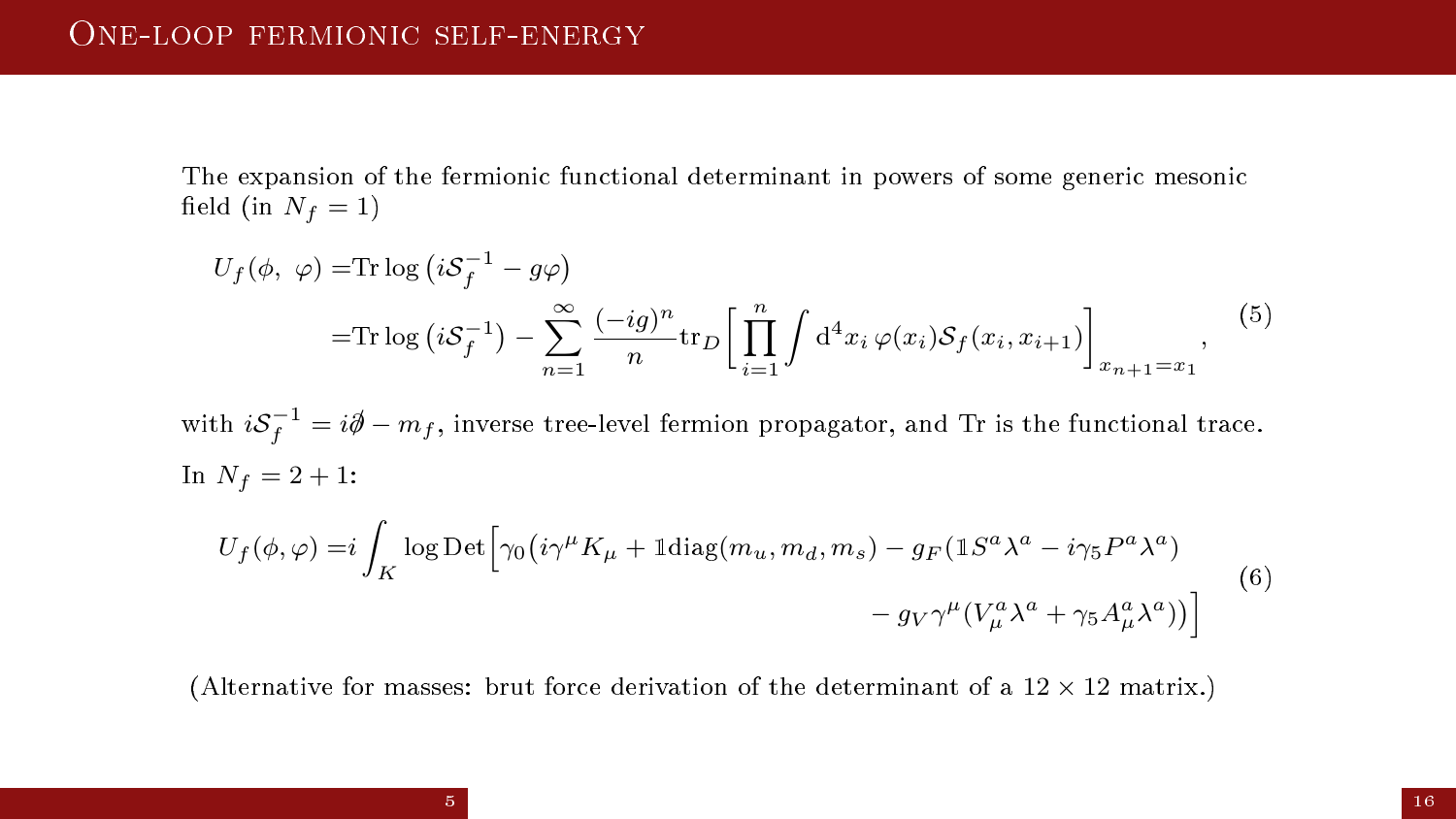### (Axial) vector self-energy

Generally one has

$$
\Pi_{ab}^{(X)}(Q) = iN_c s_X c_X^2 \int_K \text{tr}\Big[\Gamma_X \frac{\lambda_a}{2} \bar{\mathcal{S}}(K)\Gamma'_X \frac{\lambda_b}{2} \bar{\mathcal{S}}(K-Q)\Big] \tag{7}
$$

where the trace goes over flavor and Dirac space, too,  $\bar{S} = \text{diag}(\mathcal{S}_u, \mathcal{S}_d, \mathcal{S}_s)$ ,  $s_x = \pm 1$  for S, P and V, A while  $c_X = -ig_S, -g_S, -ig_V, -ig_V$  and  $\Gamma_X = \mathbb{I}, \gamma_5, \gamma_\mu, \gamma_\mu, \gamma_5$  for  $X = S, P, V, A$  respectively.

$$
\Pi_{ab}^{(V/A)\mu\nu}(Q) = i2N_c g_V^2 \int_K \frac{g^{\mu\nu}(\pm m_a m_b - K^2 + K \cdot Q) + 2K^{\mu}K^{\nu} - K^{\mu}Q^{\nu} - Q^{\mu}K^{\nu}}{(K^2 - m_a^2)((K - Q)^2 - m_b^2)}
$$
 (8)

- $\bullet$  At  $T = 0$  only the vacuum self-energy contributes, that has to be renormalized ⇒ Dimensional regularization
- At  $T \neq 0$  the matter part (with statistical function) also gives contribution  $\Rightarrow$  At finite temperature: Wick rotation, Matsubara frequencies,  $\displaystyle\int_K\to iT\sum_n$ n  $\int d^3k$  $(2\pi)^3$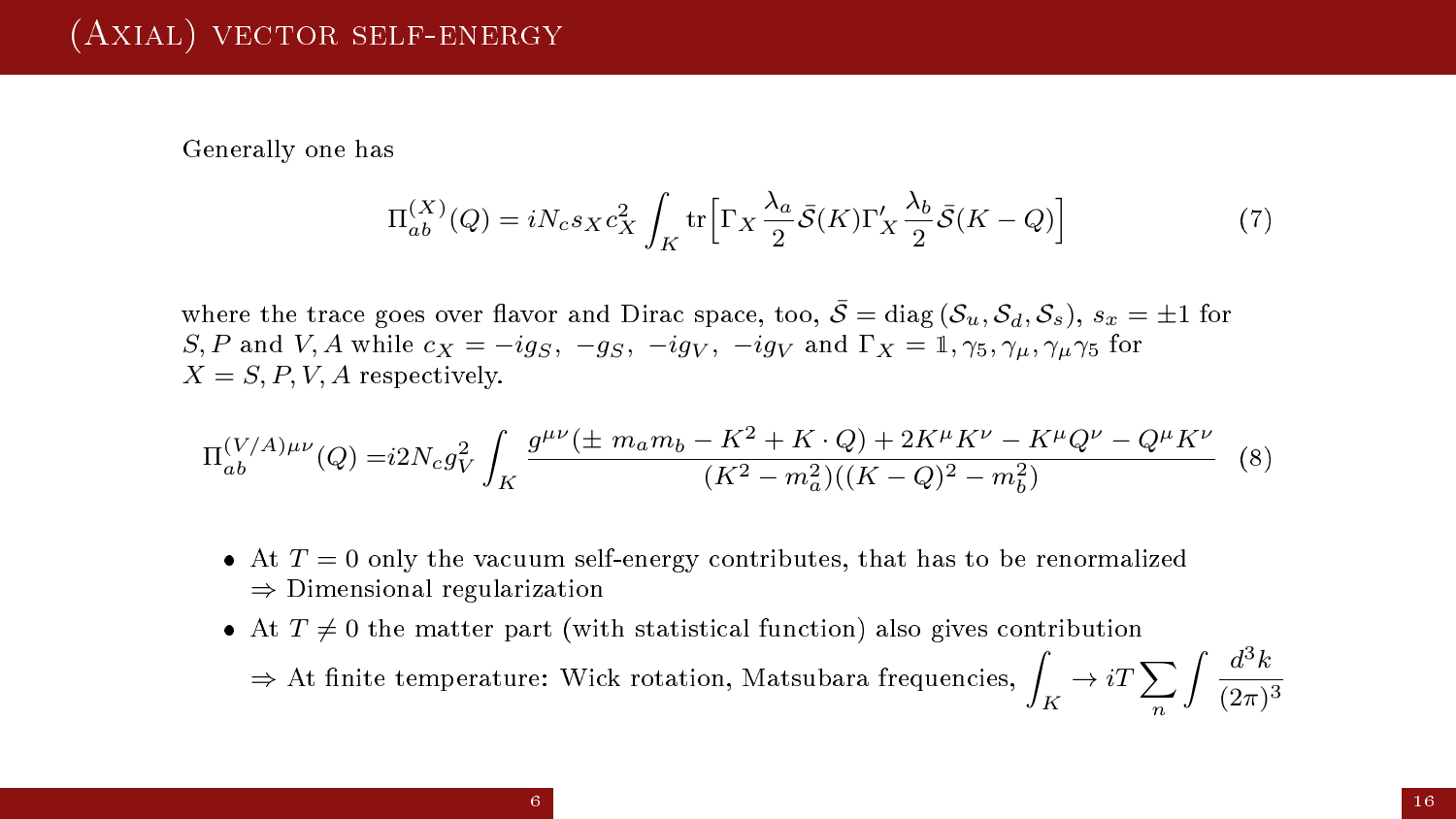# PROJECTOR DECOMPOSITION OF  $\Pi^{\mu\nu}_{\rm vac}(Q)$

Single reference vector at  $T = 0$ :  $Q^{\mu} \Rightarrow$  4-longitudonal and 4-transversal projectors:

$$
P_L^{\mu\nu} = \frac{Q^{\nu}Q^{\mu}}{Q^2}, \qquad P_T^{\mu\nu} = g^{\mu\nu} - P_L^{\mu\nu}
$$
 (9)

The vacuum contribution can be written up as

$$
\Pi^{\mu\nu}_{\text{vac}}(Q) = \Pi_{\text{vac},L}(Q)P^{\mu\nu}_{L} + \Pi_{\text{vac},T}(Q)P^{\mu\nu}_{T}
$$
\n(10)

We need only the vanishing external momentum case.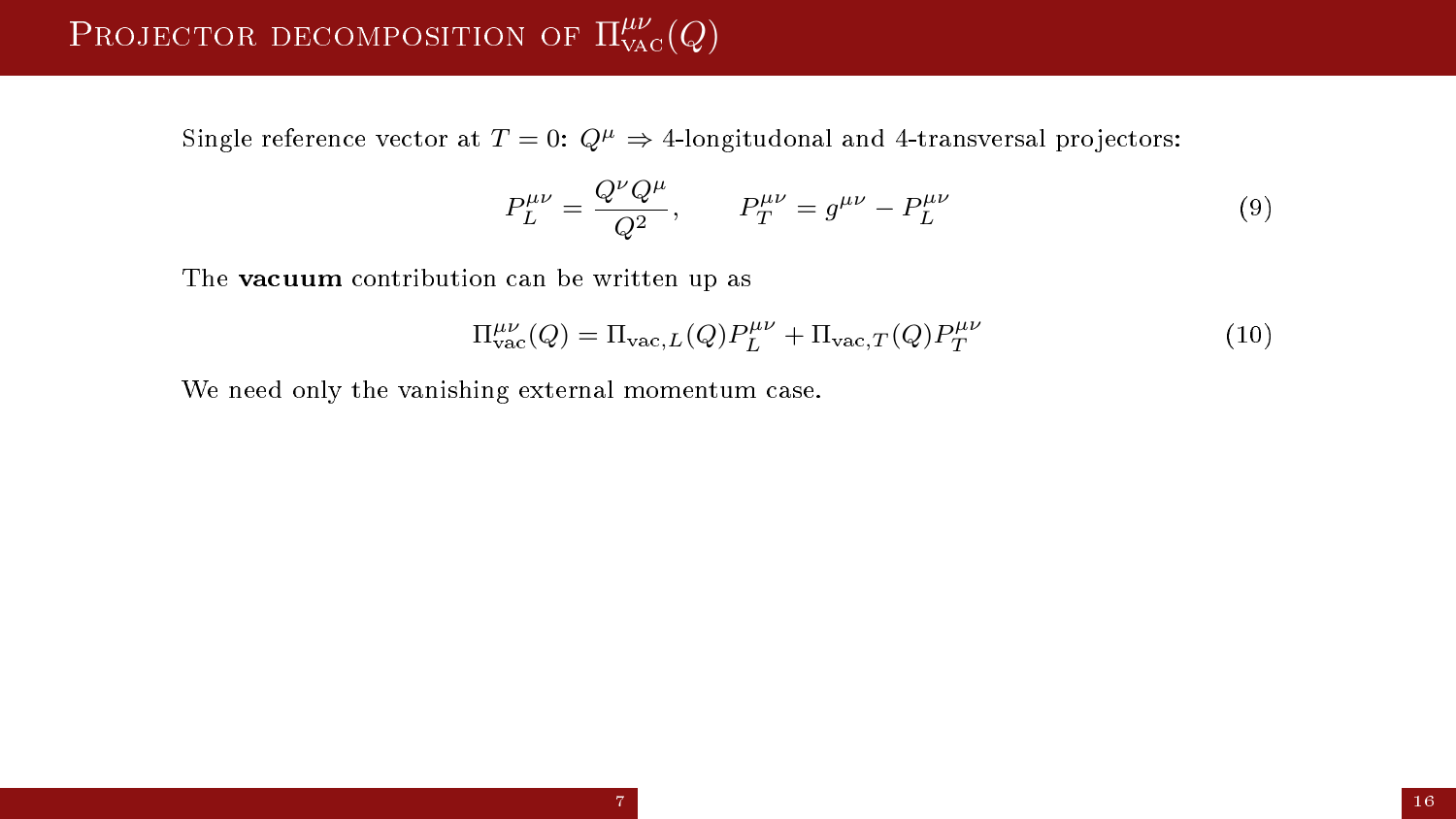Single reference vector at  $T = 0$ :  $Q^{\mu} \Rightarrow$  4-longitudonal and 4-transversal projectors:

$$
P_L^{\mu\nu} = \frac{Q^{\nu}Q^{\mu}}{Q^2}, \qquad P_T^{\mu\nu} = g^{\mu\nu} - P_L^{\mu\nu}
$$
 (9)

The vacuum contribution can be written up as

$$
\Pi^{\mu\nu}_{\text{vac}}(Q) = \Pi_{\text{vac},L}(Q)P^{\mu\nu}_{L} + \Pi_{\text{vac},T}(Q)P^{\mu\nu}_{T}
$$
\n(10)

We need only the vanishing external momentum case.

 For the vector self-energy containing two fermion propagators with the same mass in the loop integral one can see that:  $Q_{\mu} \Pi^{\mu\nu}(Q) = 0$  and  $\Pi^{\mu\nu}(0) = 0$  (as in QED)

$$
\Pi_{\text{vac},L/T}(0) = 0\tag{11}
$$

Renormalization method that can reproduce this  $\Rightarrow$  **Dimensional regularization** 

• For the axial vector self-energy and vector self-energy with two different fermion propagators in the loop integral

$$
\Pi_{\text{vac},L}(0) = \Pi_{\text{vac},T}(0) = \Pi_{\text{vac}}^{00}(0) = -\Pi_{\text{vac}}^{11}(0) \neq 0
$$
\n(12)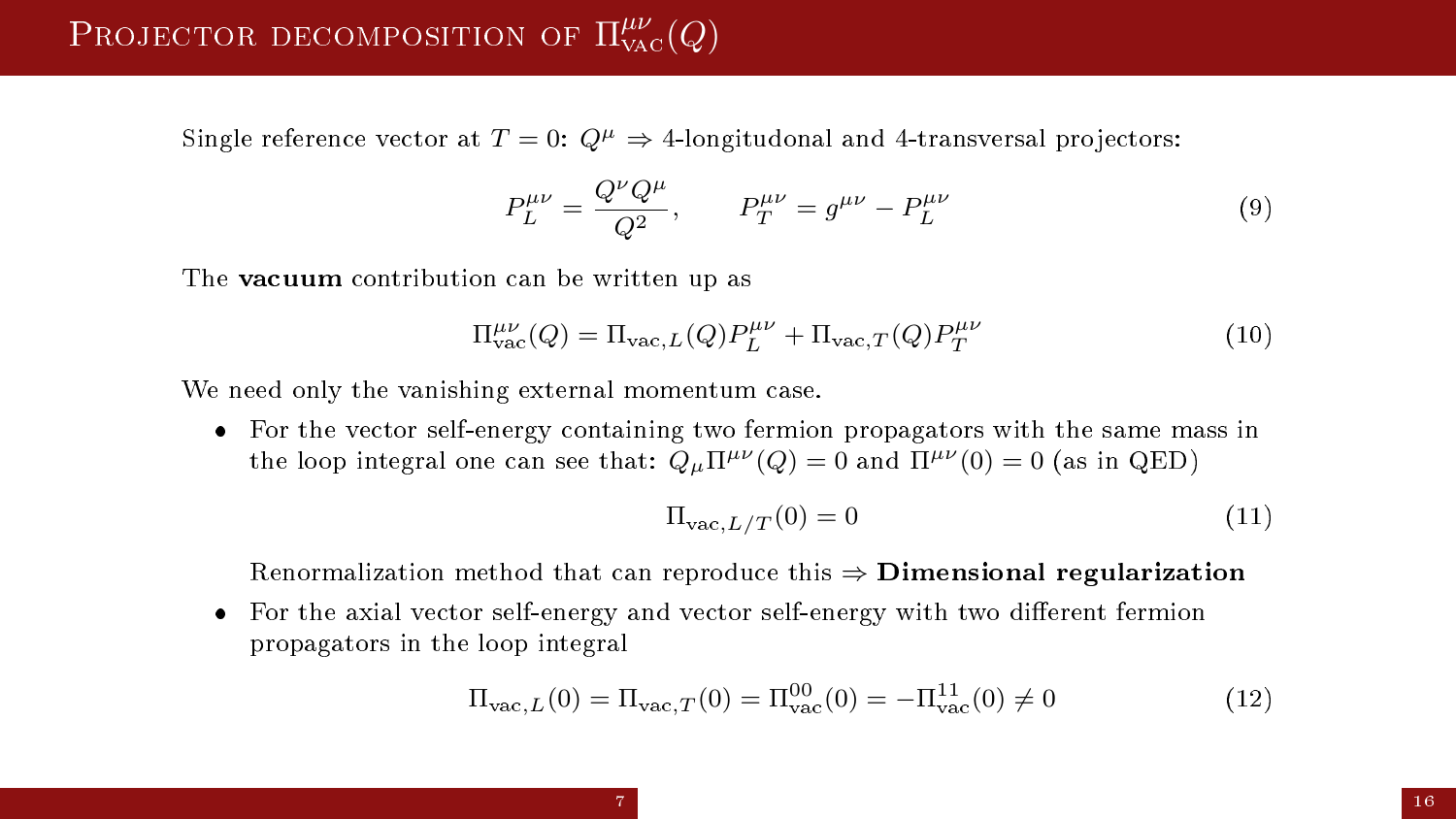## (PROJECTOR) DECOMPOSITION OF  $\Pi^{\mu\nu}$  at  $T \neq 0$

There is another reference vector: 4-velocity of the thermal bath  $u_\mu$  (with  $u^2=1).$ 

Lorentz covariant quantities:  $\omega \equiv Q \cdot u, \, p \equiv \sqrt{\omega^2 - Q^2}.$ We use  $u^{\mu} = (1, 0)$ , thus,  $\omega = q_0, p = |\mathbf{q}|$ . New operators  $(u_T^{\mu} = u^{\mu} - (Q \cdot u)Q^{\mu}/Q^2)$ :

$$
P_l^{\mu\nu}(Q) = \frac{u_T^{\mu} u_T^{\nu}}{u_T^2}, \qquad P_l^{\mu\nu} = g^{\mu\nu} - P_L^{\mu\nu} - P_l^{\mu\nu}, \qquad C^{\mu\nu} = \frac{Q^{\mu} u_T^{\nu} + Q^{\nu} u_T^{\mu}}{\sqrt{(Q \cdot u)^2 - Q^2}} \tag{13}
$$

Hence,  $^{\mu\nu}(Q) = \sum \Pi_x(Q) P_x^{\mu\nu} + \Pi_C(Q) C^{\mu\nu}.$  $x=l.t.L$ 

 $C^{\mu\nu}$  is not a projector, e.g.:

$$
C^2 = -P_l - P_L, \qquad C \cdot P_l = P_L \cdot C, C \cdot P_L = P_l \cdot C \tag{14}
$$

M. Le Bellac, Thermal Field Theory, (1996)

Buchmuller, Helbig and Walliser, Nucl. Phys. B 407, 387-411 (1993)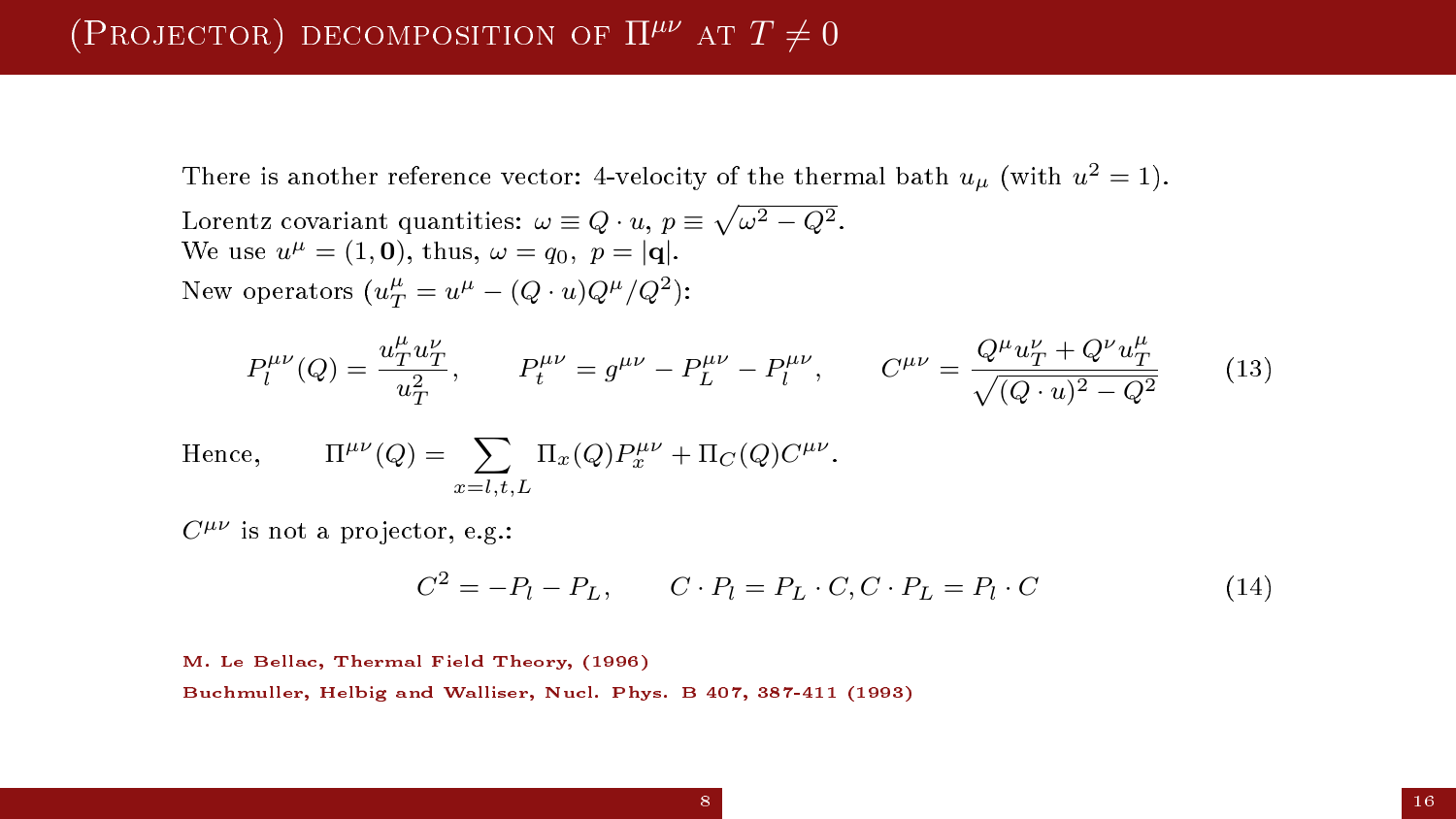## (PROJECTOR) DECOMPOSITION OF  $\Pi^{\mu\nu}$  at  $T \neq 0$

We need only the vanishing external momentum case. To get the curvature mass one need  $\lim_{\mathbf{q}\to 0} \lim_{q_0\to 0}$  in this order.

$$
\Pi_l^{\text{mat}}(0, \mathbf{q}) = \Pi_{00}(0, \mathbf{q}), \quad \Pi_L^{\text{mat}}(0, \mathbf{q}) = -\frac{q_i q_j}{\mathbf{q}^2} \Pi_{ij}^{\text{mat}}(0, \mathbf{q}), \quad \Pi_C^{\text{mat}}(0, \mathbf{q}) = -\frac{q_i}{|\mathbf{q}|} \Pi_{0i}^{\text{mat}}(0, \mathbf{q}) = 0
$$

Thus,  $\Pi_{l/t/L}(0) = \Pi_{\text{vac}}(0) + \Pi_{l/t/L}^{\text{mat}}(0)$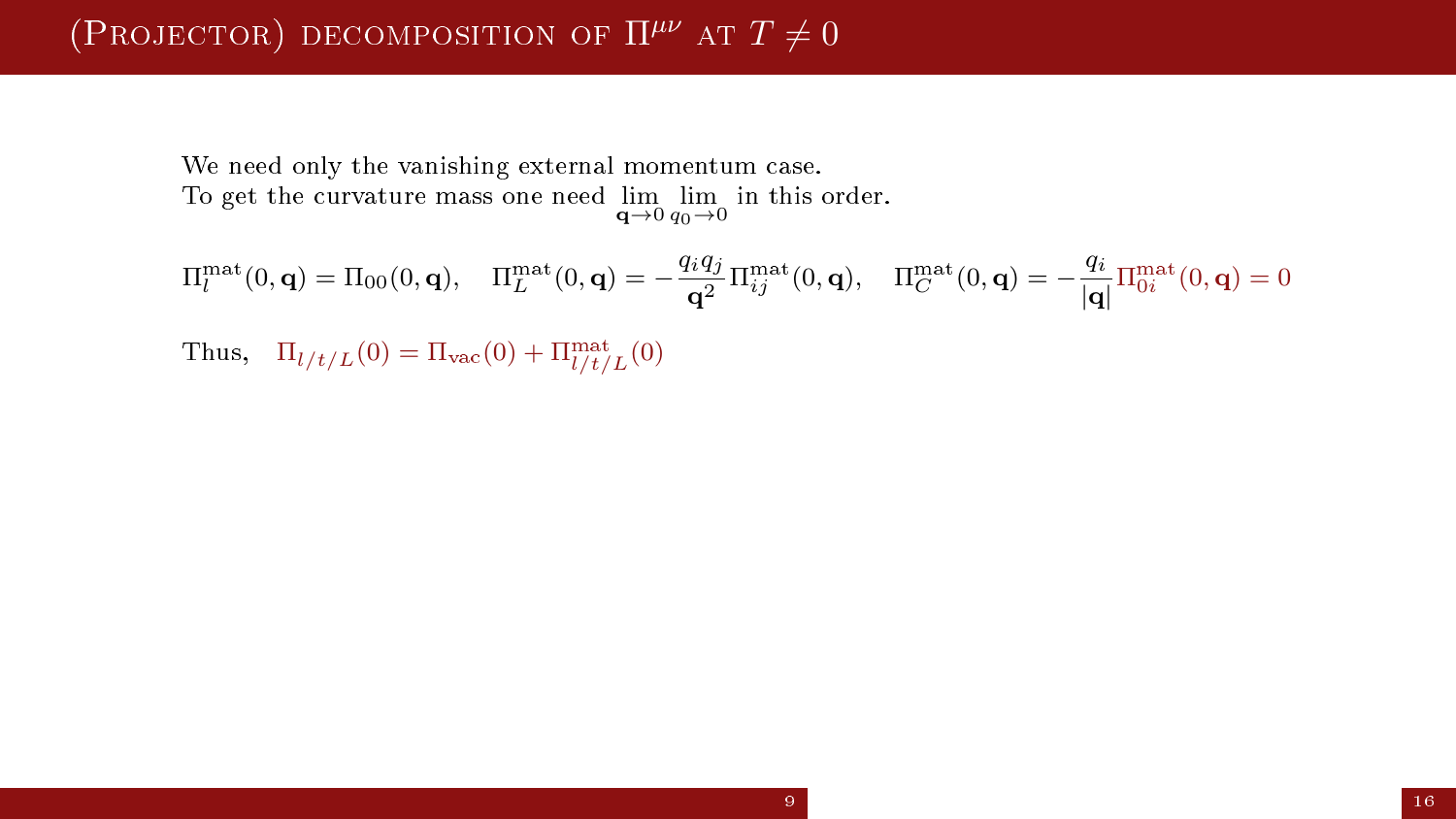## (PROJECTOR) DECOMPOSITION OF  $\Pi^{\mu\nu}$  at  $T \neq 0$

We need only the vanishing external momentum case. To get the curvature mass one need  $\lim_{\mathbf{q}\to 0} \lim_{q_0\to 0}$  in this order.

$$
\Pi_l^{\text{mat}}(0, \mathbf{q}) = \Pi_{00}(0, \mathbf{q}), \quad \Pi_L^{\text{mat}}(0, \mathbf{q}) = -\frac{q_i q_j}{\mathbf{q}^2} \Pi_{ij}^{\text{mat}}(0, \mathbf{q}), \quad \Pi_C^{\text{mat}}(0, \mathbf{q}) = -\frac{q_i}{|\mathbf{q}|} \Pi_{0i}^{\text{mat}}(0, \mathbf{q}) = 0
$$

Thus,  $\Pi_{l/t/L}(0) = \Pi_{\text{vac}}(0) + \Pi_{l/t/L}^{\text{mat}}(0)$ 

Vector SE with two fermion propagators with equal masses

$$
\Pi_L^{\text{mat}}(0) = 0, \qquad \Pi_l^{\text{mat}}(0) = \Pi_{00}^{\text{mat}}(0), \qquad \Pi_t^{\text{mat}}(0) = -\frac{3}{2} \Pi_{11}^{\text{mat}}(0) \ \big[ = 0 \text{ for ELSM} \big]
$$

 $\bullet$  Axial vector SE and vector SE with two different fermion propagators

$$
\Pi_{t/L}^{\text{mat}}(0) = -\Pi_{11}^{\text{mat}}(0), \qquad \Pi_l^{\text{mat}}(0) = \Pi_{00}^{\text{mat}}(0)
$$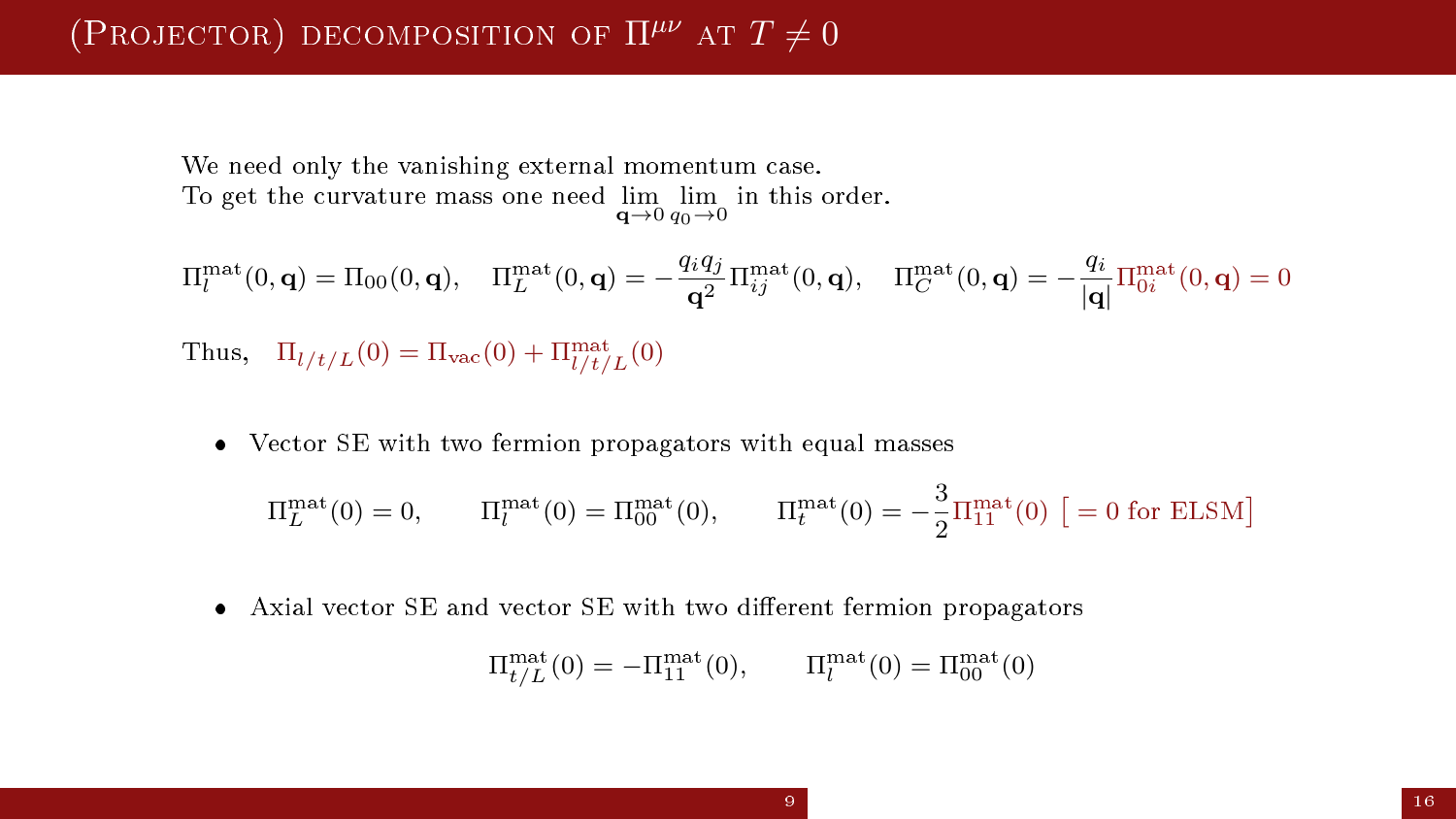Classical level mixing

$$
\delta \mathcal{L}_{g_1}^{\text{quad}} = -\frac{g_1}{2} i K_\mu \Big[ d_{ijk} \left( \tilde{A}_i^\mu \bar{P}_j - \tilde{P}_i \bar{A}_j \right) + f_{ijk} \left( \tilde{V}_i^\mu \bar{S}_j + \tilde{S}_i \bar{V}_j^\mu \right) \Big] \phi_k, \quad i, j, k = 0, \dots, 8
$$

Specially for  $S - V$  in the 4 − 5 sector

$$
\frac{1}{2}\tilde{S}_4\big(K^2-\hat{m}^{2,(S)}_{44}\big)\tilde{S}_4-\frac{1}{2}\tilde{V}^{\mu}_{5}\big(g^{\mu\nu}(K^2-\hat{m}^{2,(V)}_{55})-K^{\mu}K^{\nu}\big)\tilde{V}^{\nu}_{5}-\frac{i}{2}\tilde{V}^{\mu}_{5}c_{54}K^{\mu}\tilde{S}_4+\frac{i}{2}\tilde{S}_4c_{45}K^{\nu}\tilde{V}^{\nu}_{5}
$$

The usual way to handle the mixing: shift the (axial) vectors:  $V_i^{\mu} \rightarrow V_i^{\mu} + \alpha K^{\mu} S_i$ 

$$
\frac{1}{2}\tilde{S}_4\left(K^2\,\left(\hat{m}_{55}^{2,(V)}-c_{45}^2\right)/\hat{m}_{55}^{2,(V)}-\hat{m}_{44}^{2,(S)}\right)\tilde{S}_4-\frac{1}{2}\tilde{V}_5^{\mu}\left(\left(g^{\mu\nu}K^2-K^{\mu}K^{\nu}\right)-g^{\mu\nu}\hat{m}_{55}^{2,(V)}\right)\tilde{V}_5^{\nu}
$$

To get the canonical  $K^2-m^2$  form for the scalars one defines a "wave function renormalization" for the scalars with  $S_4\to Z_{K_0^{\star\pm}}S_4$  with  $Z^2_{K_0^{\star\pm}}=\hat m_{K^{\star\pm}}^2/(\hat m_{K^{\star\pm}}^2-c_{45}^2)$  $\bf{0}$ 

Thus one will get:  $\frac{1}{2}\tilde{S}_4(K^2 - Z^2_{K_0^{\star \pm}}\hat{m}^{2, (S)}_{44})\tilde{S}_4$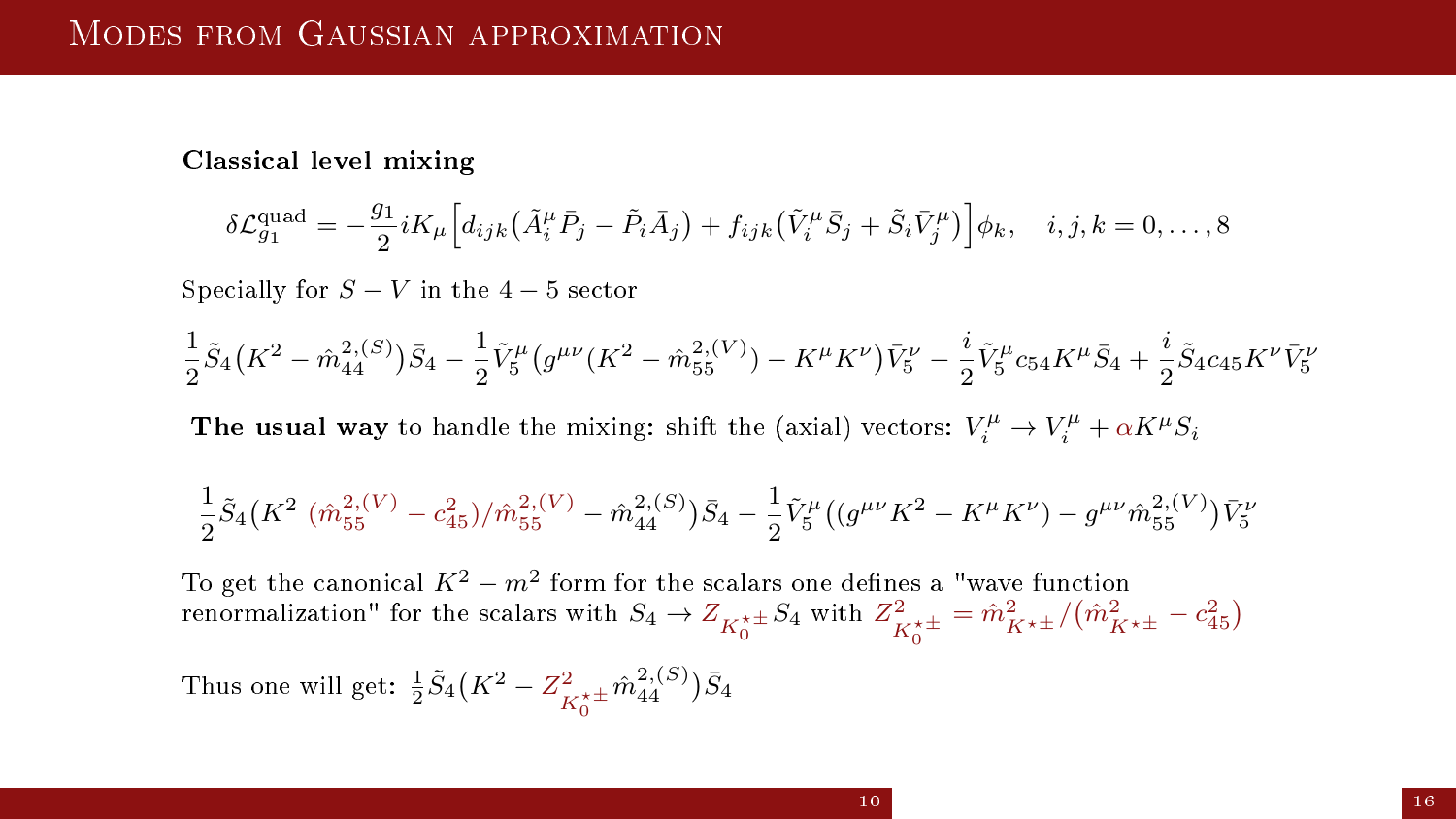Classical level mixing

$$
\delta \mathcal{L}_{g_1}^{\text{quad}} = -\frac{g_1}{2} i K_\mu \Big[ d_{ijk} \big( \tilde{A}_i^\mu \bar{P}_j - \tilde{P}_i \bar{A}_j \big) + f_{ijk} \big( \tilde{V}_i^\mu \bar{S}_j + \tilde{S}_i \bar{V}_j^\mu \big) \Big] \phi_k, \quad i, j, k = 0, \dots, 8
$$

Specially for  $S - V$  in the 4 − 5 sector (with a new way)

$$
\delta \mathcal{L}_{45}^{SV} = \frac{1}{2} \left[ (\tilde{S}_4, \tilde{V}_5^{\mu}) \mathbf{M}_{\mu\nu}^{45} \left( \frac{\bar{S}_4}{\bar{V}_5^{\nu}} \right) + (\tilde{S}_5, \tilde{V}_4^{\mu}) \mathbf{M}_{\mu\nu}^{45*} \left( \frac{\bar{S}_5}{\bar{V}_4^{\nu}} \right) \right], \quad \mathbf{M}_{\mu\nu}^{45} = \begin{pmatrix} \mathcal{D}_{44}^{-1}(K) & -iK_{\nu}c_{45} \\ iK_{\mu}c_{45} & -i\mathcal{D}_{\mu\nu,44}^{-1}(K) \end{pmatrix}
$$

The propagators:  $i\mathcal{D}_{44/55}^{-1} = K^2 - \hat{m}_{44}^{2,(S)}$  and  $i\mathcal{D}_{\mu\nu,44/55}^{-1} = \hat{m}_{K^{\star\pm}}^2 P_{\mu\nu}^L + (\hat{m}_{K^{\star\pm}}^2 - K^2) P_{\mu\nu}^T$ In the Gaussian approximation one has the determinant:

$$
\det \mathbf{M}^{45}_{\mu\nu} = i \mathcal{D}^{-4}_{44}(K) \det \left( i \mathcal{D}^{-1}_{\mu\nu,44}(K) + i c_{45}^2 \mathcal{D}_{44}(K) K^2 P^L_{\mu\nu} \right)
$$
  
\n
$$
= - \left( \hat{m}^2_{K^{\star \pm}} - c_{45}^2 \right) \left( K^2 - \hat{m}^2_{K^{\star \pm}_0} \right) \left( K^2 - \hat{m}^2_{K^{\star \pm}} \right)^3, \qquad 1 + 1 + 3 \text{ modes}
$$
  
\nwhere  $\hat{m}^2_{K^{\star \pm}_0} = Z^2_{K^{\star \pm}_0} \hat{m}^{2,(S)}_{44}$  with  $Z^2_{K^{\star \pm}_0} = \hat{m}^2_{K^{\star \pm}} / \left( \hat{m}^2_{K^{\star \pm}} - c_{45}^2 \right).$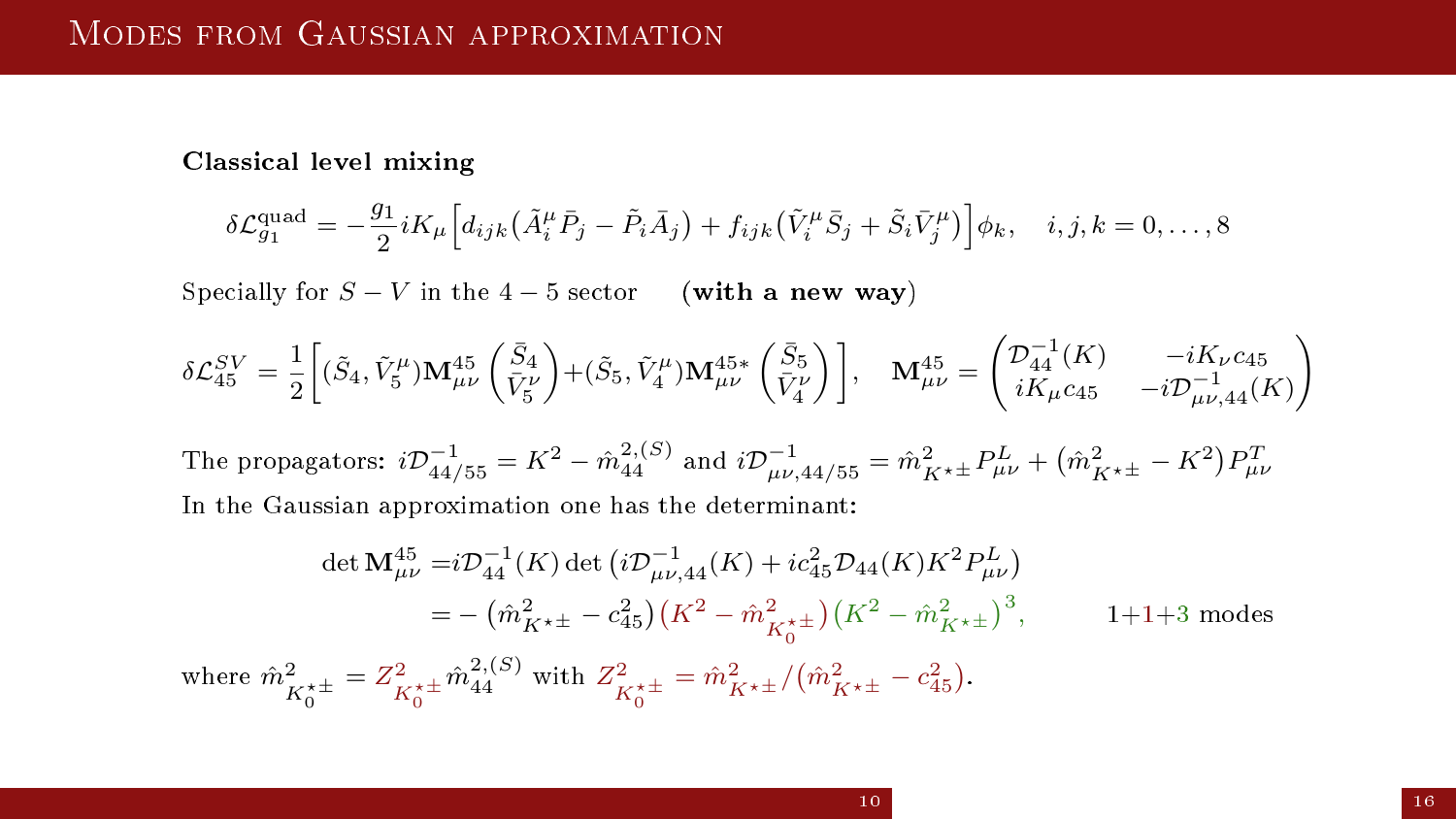Classical level mixing

$$
\delta \mathcal{L}_{g_1}^{\text{quad}} = -\frac{g_1}{2} i K_\mu \Big[ d_{ijk} \left( \tilde{A}_i^\mu \bar{P}_j - \tilde{P}_i \bar{A}_j \right) + f_{ijk} \left( \tilde{V}_i^\mu \bar{S}_j + \tilde{S}_i \bar{V}_j^\mu \right) \Big] \phi_k, \quad i, j, k = 0, \dots, 8
$$

Specially for  $S - V$  in the 4 − 5 sector (with a new way)

$$
\delta \mathcal{L}_{45}^{SV} = \frac{1}{2} \bigg[ (\tilde{S}_4, \tilde{V}_5^{\mu}) \mathbf{M}_{\mu\nu}^{45} \begin{pmatrix} \bar{S}_4 \\ \bar{V}_5^{\nu} \end{pmatrix} + (\tilde{S}_5, \tilde{V}_4^{\mu}) \mathbf{M}_{\mu\nu}^{45*} \begin{pmatrix} \bar{S}_5 \\ \bar{V}_4^{\nu} \end{pmatrix} \bigg], \quad \mathbf{M}_{\mu\nu}^{45} = \begin{pmatrix} \mathcal{D}_{44}^{-1}(K) & -iK_{\nu}c_{45} \\ iK_{\mu}c_{45} & -i\mathcal{D}_{\mu\nu,44}^{-1}(K) \end{pmatrix}
$$

The propagators:  $i\mathcal{D}_{44/55}^{-1} = K^2 - \hat{m}_{44}^{2,(S)}$  and  $i\mathcal{D}_{\mu\nu,44/55}^{-1} = \hat{m}_{K^{\star\pm}}^2 P_{\mu\nu}^L + (\hat{m}_{K^{\star\pm}}^2 - K^2) P_{\mu\nu}^T$ In the Gaussian approximation one has the determinant:

$$
\det \mathbf{M}^{45}_{\mu\nu} = i \mathcal{D}^{-1}_{44}(K) \det \left( i \mathcal{D}^{-1}_{\mu\nu,44}(K) + i c_{45}^2 \mathcal{D}_{44}(K) K^2 P^L_{\mu\nu} \right)
$$
  
=  $-(\hat{m}^2_{K^{\star\pm}} - c_{45}^2) \left( K^2 - \hat{m}^2_{K^{\star\pm}} \right) \left( K^2 - \hat{m}^2_{K^{\star\pm}} \right)^3$ , 1+1+3 modes

In the eff. potential:  $\int_K \log \text{Det} (i\mathcal{D}^{-1}(K) + \Pi(0)) = \int_K \log const + \int_K \log S + 3\int_K \log V_T$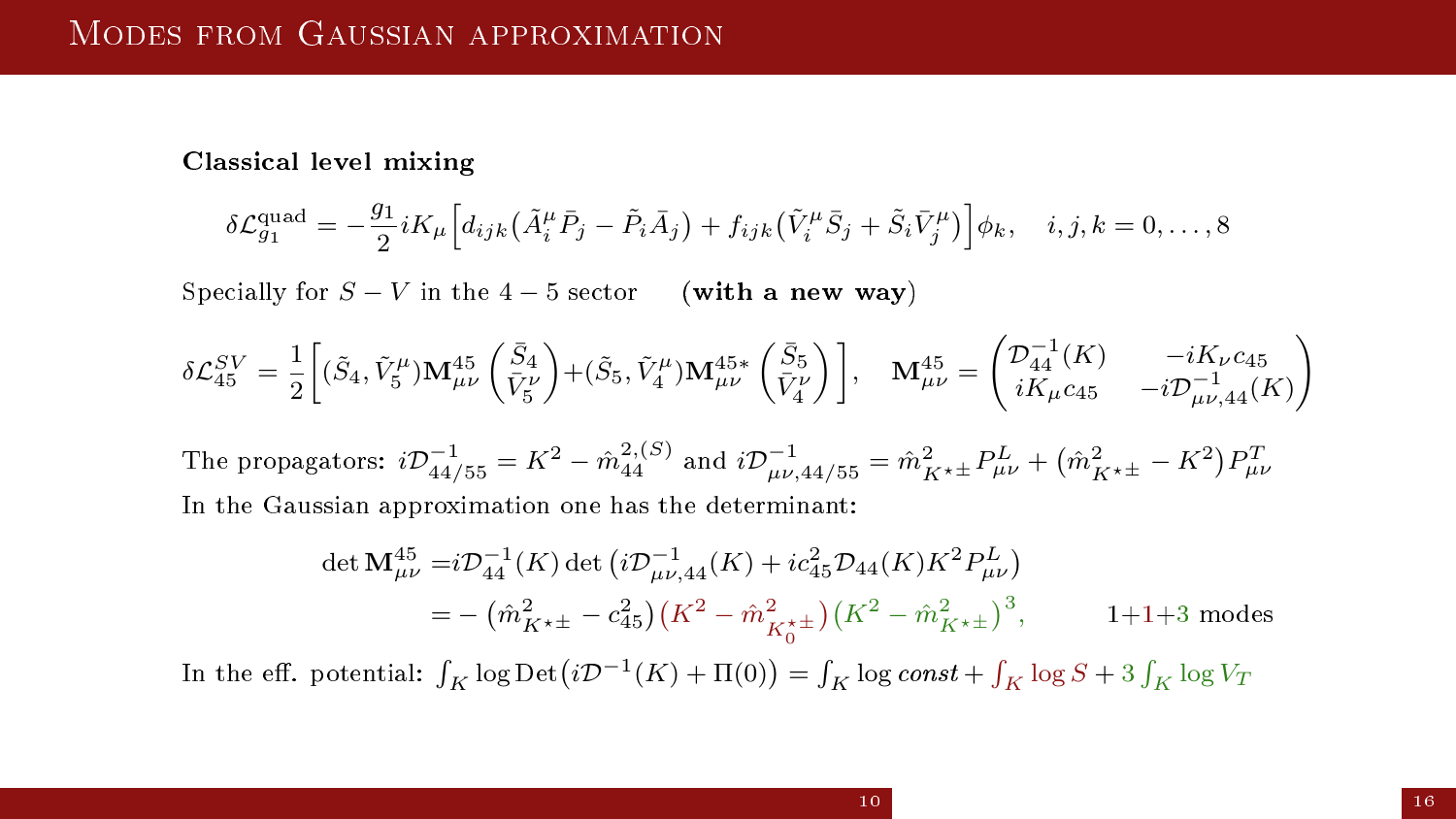Classical level mixing

$$
\delta \mathcal{L}_{g_1}^{\text{quad}} = -\frac{g_1}{2} i K_\mu \Big[ d_{ijk} \left( \tilde{A}_i^\mu \bar{P}_j - \tilde{P}_i \bar{A}_j \right) + f_{ijk} \left( \tilde{V}_i^\mu \bar{S}_j + \tilde{S}_i \bar{V}_j^\mu \right) \Big] \phi_k, \quad i, j, k = 0, \dots, 8
$$

Specially for  $S - V$  in the 4 − 5 sector (with a new way)

$$
\delta \mathcal{L}_{45}^{SV} = \frac{1}{2} \left[ (\tilde{S}_4, \tilde{V}_5^{\mu}) \mathbf{M}_{\mu\nu}^{45} \left( \frac{\bar{S}_4}{\bar{V}_5^{\nu}} \right) + (\tilde{S}_5, \tilde{V}_4^{\mu}) \mathbf{M}_{\mu\nu}^{45*} \left( \frac{\bar{S}_5}{\bar{V}_4^{\nu}} \right) \right], \quad \mathbf{M}_{\mu\nu}^{45} = \begin{pmatrix} \mathcal{D}_{44}^{-1}(K) & -iK_{\nu}c_{45} \\ iK_{\mu}c_{45} & -i\mathcal{D}_{\mu\nu,44}^{-1}(K) \end{pmatrix}
$$

The propagators:  $i\mathcal{D}_{44/55}^{-1} = K^2 - \hat{m}_{44}^{2,(S)}$  and  $i\mathcal{D}_{\mu\nu,44/55}^{-1} = \hat{m}_{K^{\star\pm}}^2 P_{\mu\nu}^L + (\hat{m}_{K^{\star\pm}}^2 - K^2) P_{\mu\nu}^T$ In the Gaussian approximation one has the determinant:

$$
\det \mathbf{M}^{45}_{\mu\nu} = i \mathcal{D}^{-1}_{44}(K) \det \left( i \mathcal{D}^{-1}_{\mu\nu,44}(K) + i c_{45}^2 \mathcal{D}_{44}(K) K^2 P^L_{\mu\nu} \right)
$$
  
=  $-(\hat{m}^2_{K^{\star\pm}} - c_{45}^2) \left( K^2 - \hat{m}^2_{K^{\star\pm}} \right) \left( K^2 - \hat{m}^2_{K^{\star\pm}} \right)^3$ , 1+1+3 modes

In the eff. potential:  $\int_K \log \mathrm{Det} \big( i\mathcal{D}^{-1}(K) + \Pi(0) \big) = \int_K \log const + \int_K \log S + 3\int_K \log V_T$ In dimensional regularization one can get rid of the constant.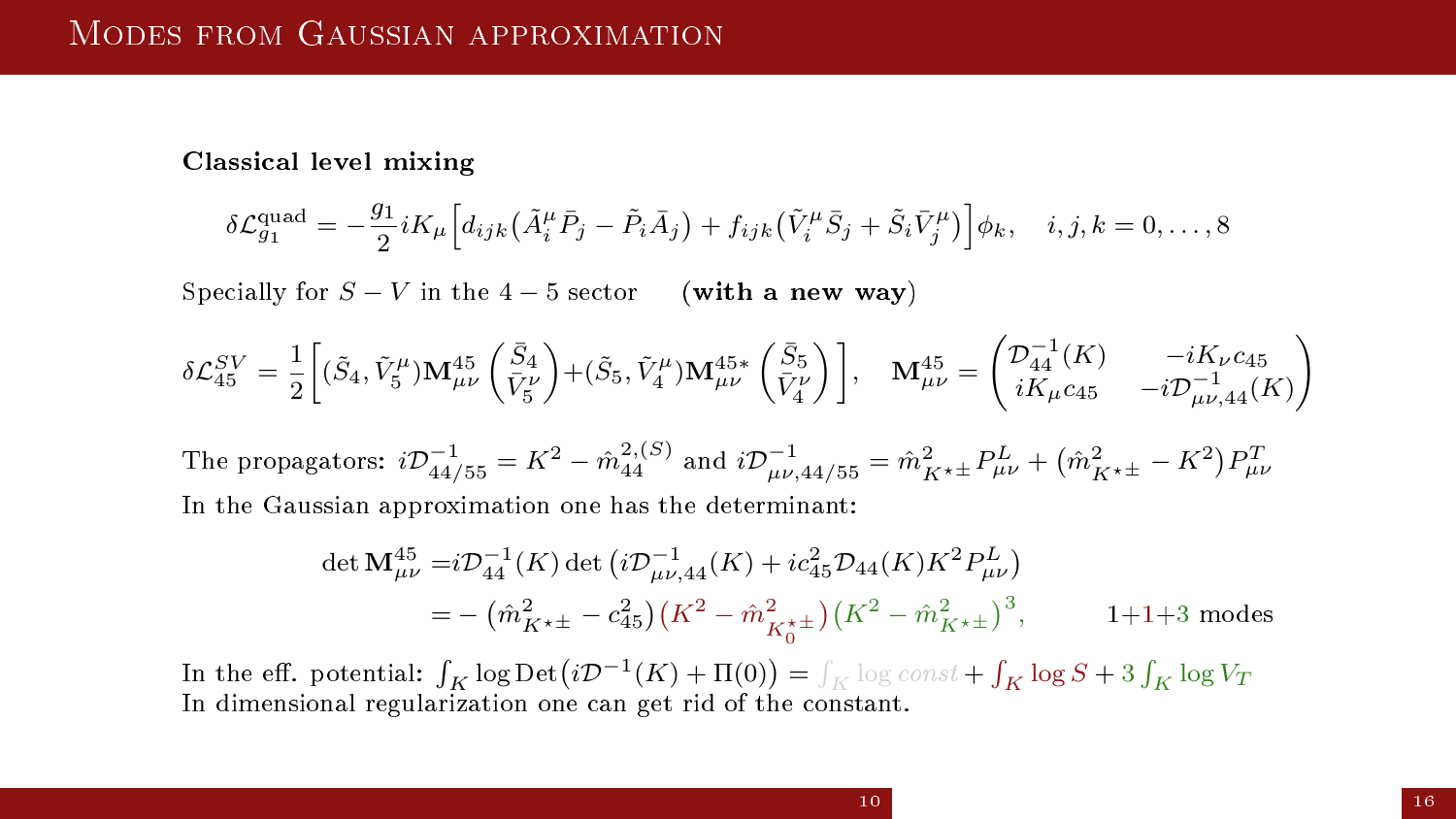#### Mixing in the Gaussian approximation

Contribution of the self-energy at vanishing external momentum

$$
i\mathcal{D}^{-1}(K) \rightarrow i\mathcal{G}_{\text{loc}}^{-1}(K) = i\mathcal{D}^{-1}(K) - \Pi(0)
$$
  
\n
$$
i\mathcal{D}_{\mu\nu}^{-1}(K) \rightarrow i\mathcal{G}_{\text{loc},\mu\nu}^{-1}(K) = i\mathcal{D}_{\mu\nu}^{-1}(K) + \Pi_{\mu\nu}(0)
$$
\n(15)

For V/A:  
\n
$$
i\mathcal{G}_{\text{loc},\mu\nu}^{-1}(K) = \hat{M}_L^2 P_{\mu\nu}^L(K) + \sum_{x=l,t} (\hat{M}_x^2 - K^2) P_{\mu\nu}^x(K), \qquad \hat{M}_{L/l/t}^2 = \hat{m}^2 + \Pi_{L/l/t}(0)
$$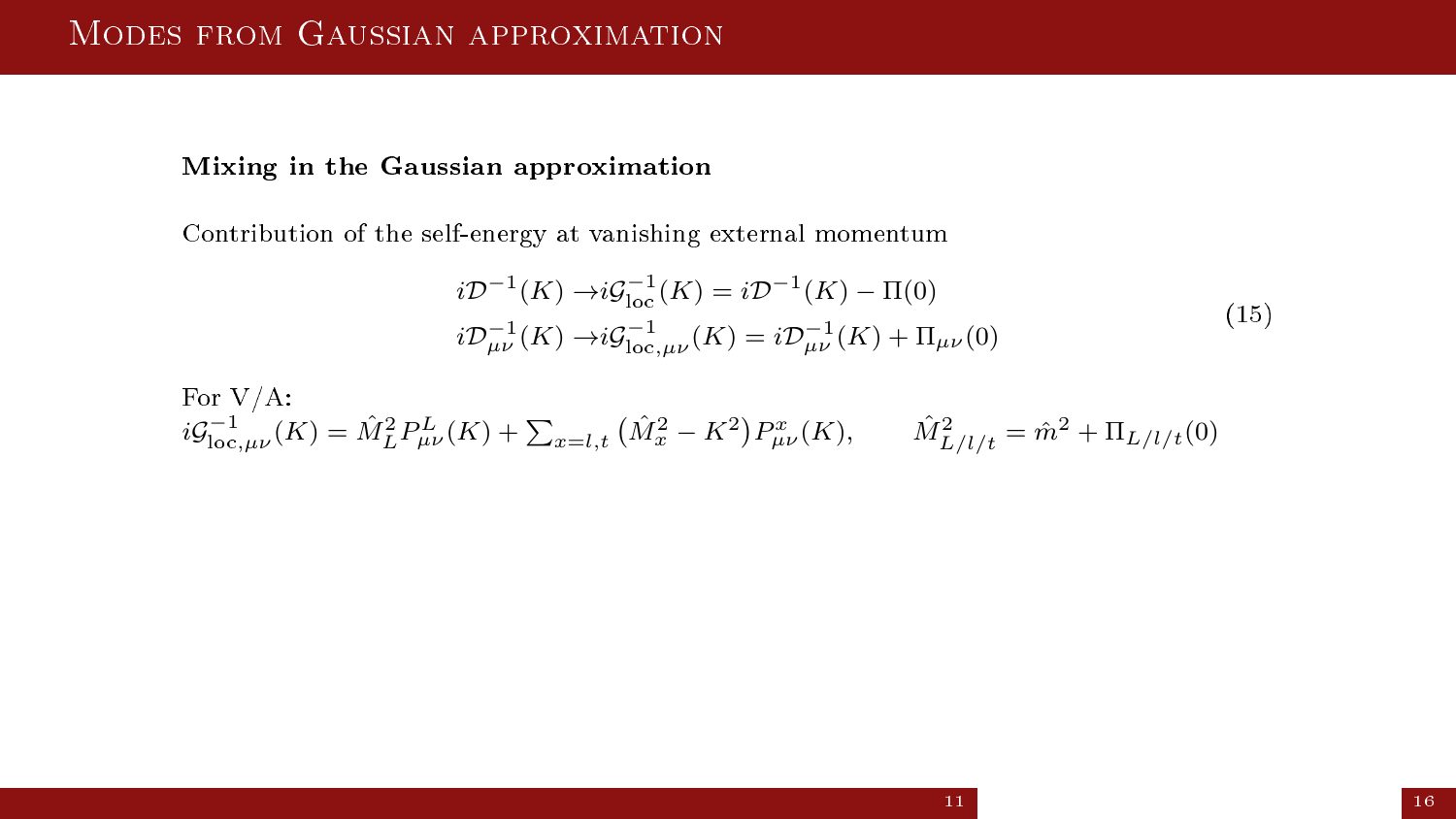#### Mixing in the Gaussian approximation

Contribution of the self-energy at vanishing external momentum

$$
i\mathcal{D}^{-1}(K) \rightarrow i\mathcal{G}_{\text{loc}}^{-1}(K) = i\mathcal{D}^{-1}(K) - \Pi(0)
$$
  
\n
$$
i\mathcal{D}_{\mu\nu}^{-1}(K) \rightarrow i\mathcal{G}_{\text{loc},\mu\nu}^{-1}(K) = i\mathcal{D}_{\mu\nu}^{-1}(K) + \Pi_{\mu\nu}(0)
$$
\n(15)

For V/A:  
\n
$$
i\mathcal{G}_{\text{loc},\mu\nu}^{-1}(K) = \hat{M}_L^2 P_{\mu\nu}^L(K) + \sum_{x=l,t} (\hat{M}_x^2 - K^2) P_{\mu\nu}^x(K), \qquad \hat{M}_{L/l/t}^2 = \hat{m}^2 + \Pi_{L/l/t}(0)
$$

Specially in the vector  $4 - 5$  sector:

det  ${\bf M}_{\mu\nu}^{45} = -\left( {\hat{M}_{L,55}^2 - c_{45}^2} \right)\left( {K^2 - \hat{M}_{44}^2} \right)\left( {K^2 - \hat{M}_{l,55}^2} \right)\left( {K^2 - \hat{M}_{t,55}^2} \right)^2, \qquad 1 + 1 + 1 + 2 \,\, {\rm modes}$ where  $\hat{M}^2_{44} = Z^2_{S,44} \big( \hat{m}^{2,(S)}_{44} + \Pi^{(S)}_{44}(0) \big)$  with  $Z^2_{S,44} = \hat{M}^2_{L,55}/ \big( \hat{M}^2_{L,55} - c^2_{45} \big).$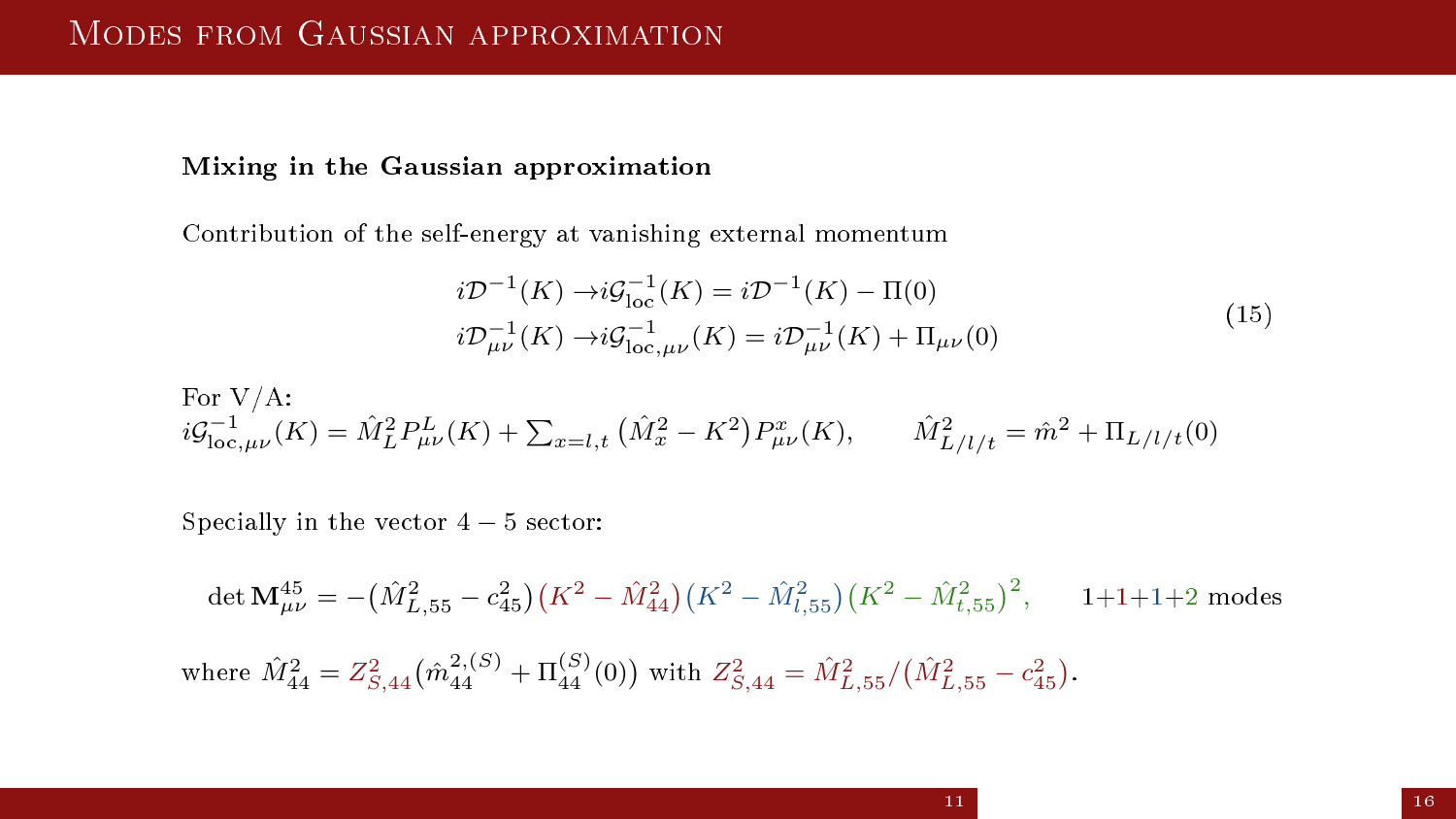(Pseudo)scalar curvature masses

$$
\begin{array}{ccc}\n\text{Tree-level} & & T = 0 & T \neq 0 \\
\hat{m}^2 & \longrightarrow & \hat{M}^2 = \hat{m}^2 + \Pi_{\text{vac}}(0) & + & \Pi_{\text{mat}}(0)\n\end{array}
$$

Already calculated by Schaefer and Wagner and part of the latest version ELSM. Momentum has to be kept in the determinant for the (axial) vectors because those couple to the momentum to form a Lorentz scalar.

Phys. Rev. D 79 , 014018 (2009)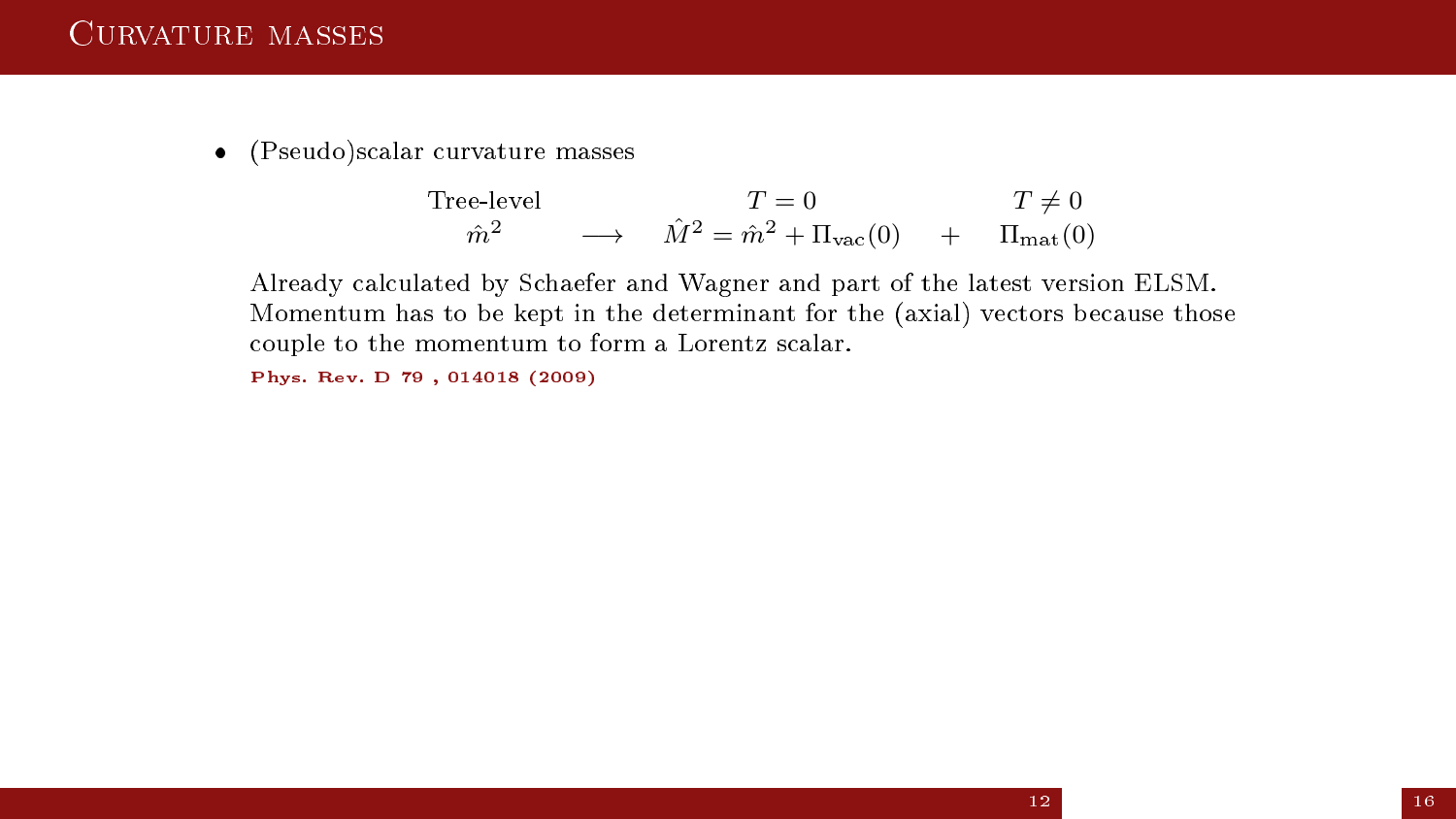(Pseudo)scalar curvature masses

$$
\begin{array}{ccc}\n\text{Tree-level} & & T = 0 & T \neq 0 \\
\hat{m}^2 & \longrightarrow & \hat{M}^2 = \hat{m}^2 + \Pi_{\text{vac}}(0) & + & \Pi_{\text{mat}}(0)\n\end{array}
$$

Already calculated by Schaefer and Wagner and part of the latest version ELSM. Momentum has to be kept in the determinant for the (axial) vectors because those couple to the momentum to form a Lorentz scalar.

Phys. Rev. D 79 , 014018 (2009)

(Axial) vector curvature masses

Tree-level Fermionic correction  
\n
$$
\hat{m}^2 = \hat{m}_L^2 = \hat{m}_T^2 \qquad \frac{T=0}{T\neq 0} \qquad \hat{M}_{\text{vac}}^2 = \hat{M}_{\text{vac},L/T}^2 = \hat{m}_L^2 / T + \Pi_{\text{vac},L/T}(0)
$$
\n
$$
\hat{M}_{L/l/t}^2 = \hat{m}_{L/l/t}^2 + \Pi_{L/l/t}(0)
$$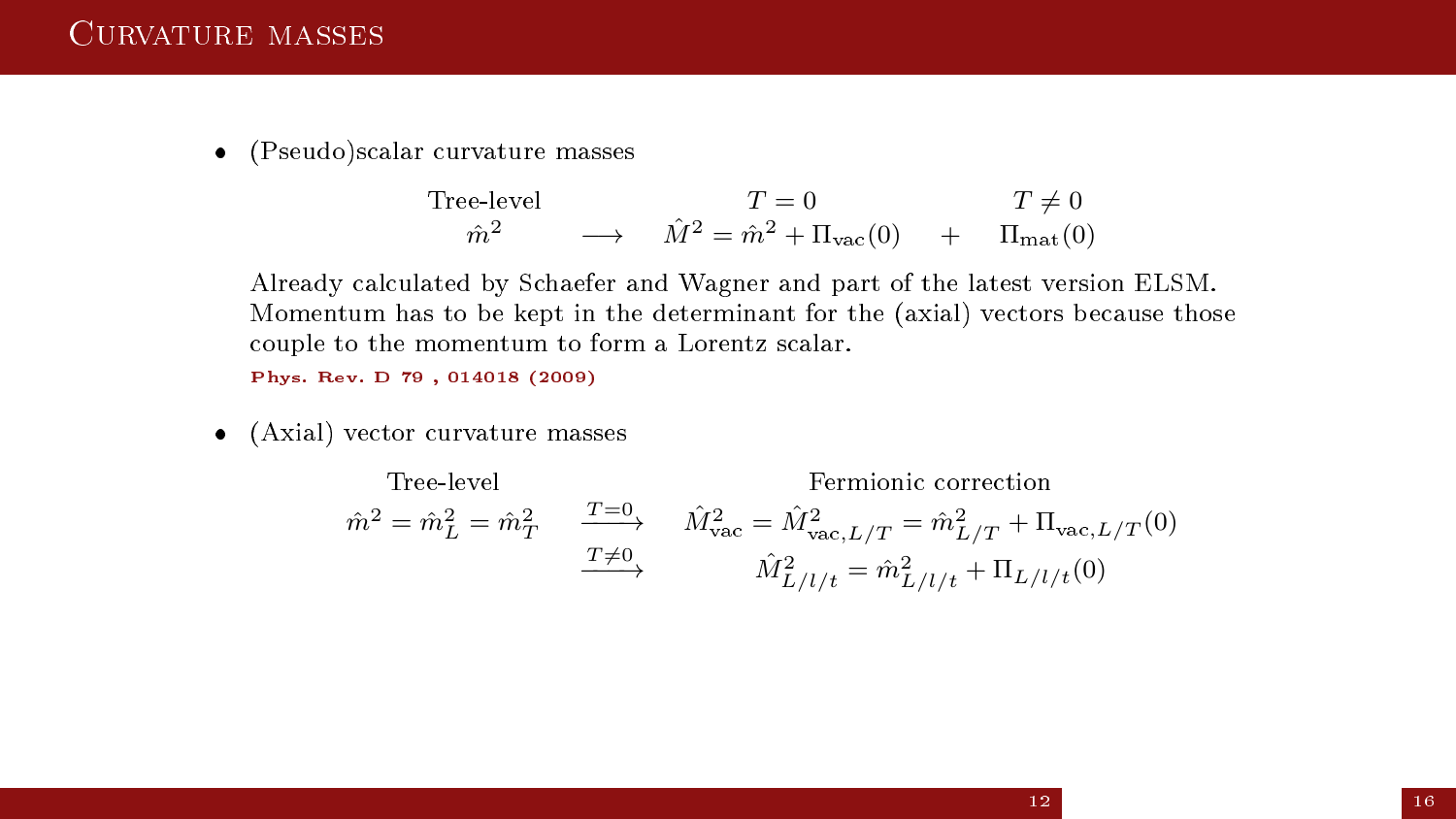(Pseudo)scalar curvature masses

$$
\begin{array}{ccc}\n\text{Tree-level} & & T = 0 & T \neq 0 \\
\hat{m}^2 & \longrightarrow & \hat{M}^2 = \hat{m}^2 + \Pi_{\text{vac}}(0) & + & \Pi_{\text{mat}}(0)\n\end{array}
$$

Already calculated by Schaefer and Wagner and part of the latest version ELSM. Momentum has to be kept in the determinant for the (axial) vectors because those couple to the momentum to form a Lorentz scalar.

Phys. Rev. D 79 , 014018 (2009)

(Axial) vector curvature masses

Tree-level

\nFermionic correction

\n
$$
\hat{m}^2 = \hat{m}_L^2 = \hat{m}_T^2
$$
\n
$$
\xrightarrow{T=0} \hat{M}_{\text{vac}}^2 = \hat{M}_{\text{vac},L/T}^2 = \hat{m}_L^2 / T + \Pi_{\text{vac},L/T}(0)
$$
\n
$$
\xrightarrow{T \neq 0} \hat{M}_{L/l/t}^2 = \hat{m}_{L/l/t}^2 + \Pi_{L/l/t}(0)
$$

Thus, both T and L get the same vacuum correction and at  $T \neq 0$  the 4-transversal splits to 3-transversal  $+$  3-longitudinal, and each modes  $(L, l, t)$  gets separate matter correction. In ELSM  $\Pi_L(0) = \Pi_t(0) \neq \Pi_l(0)$ .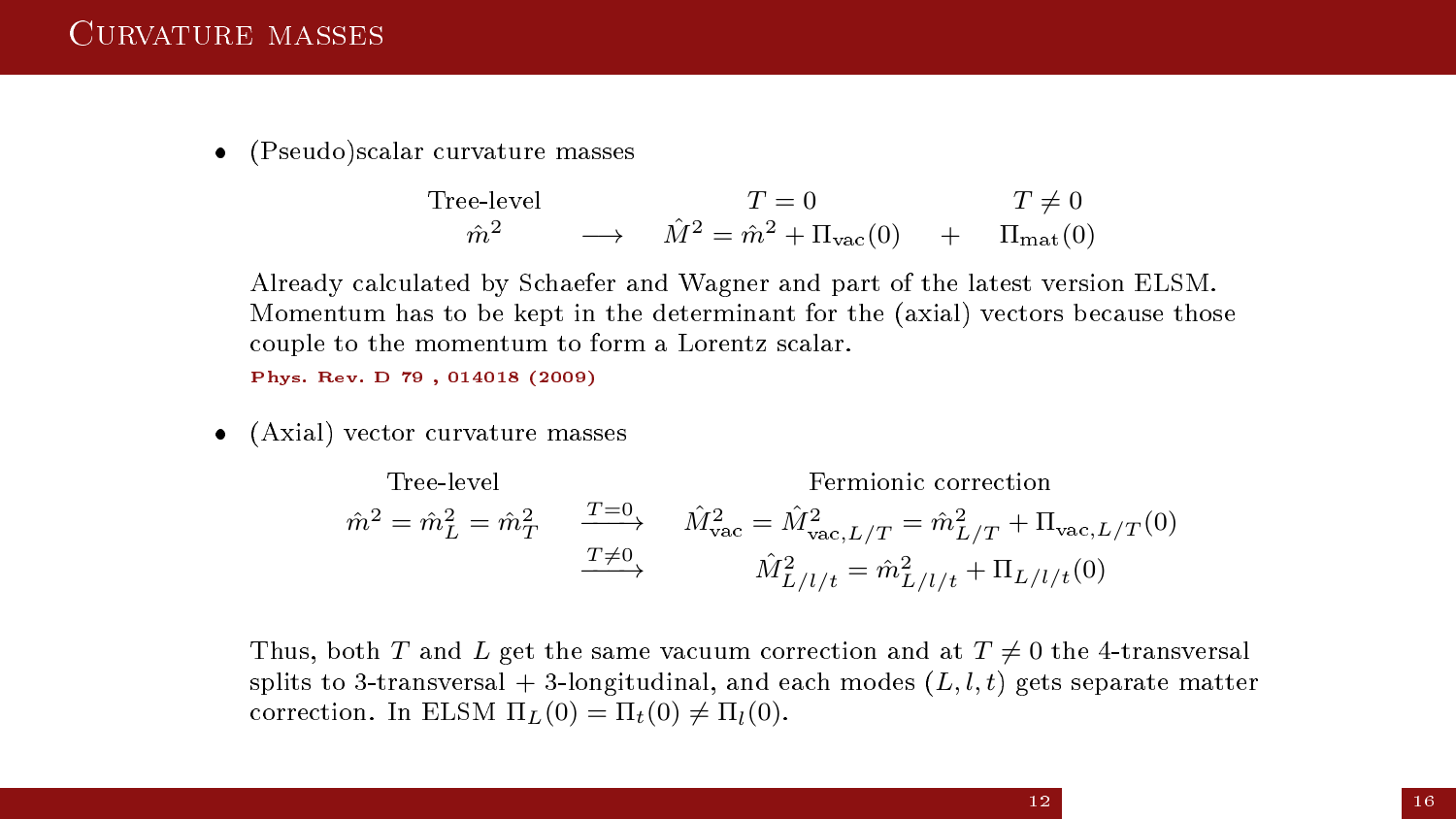### **RESULTS**

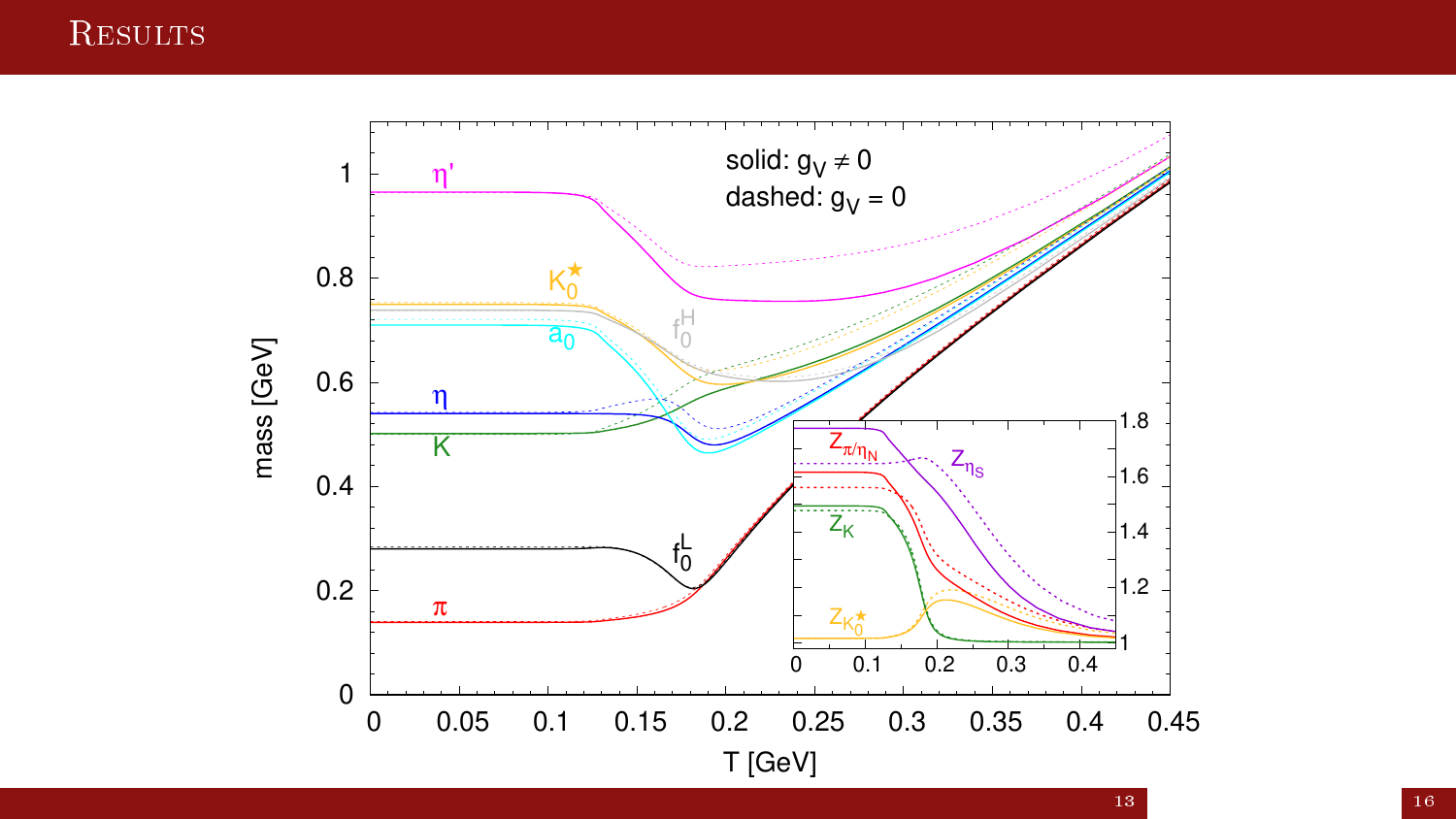### **RESULTS**

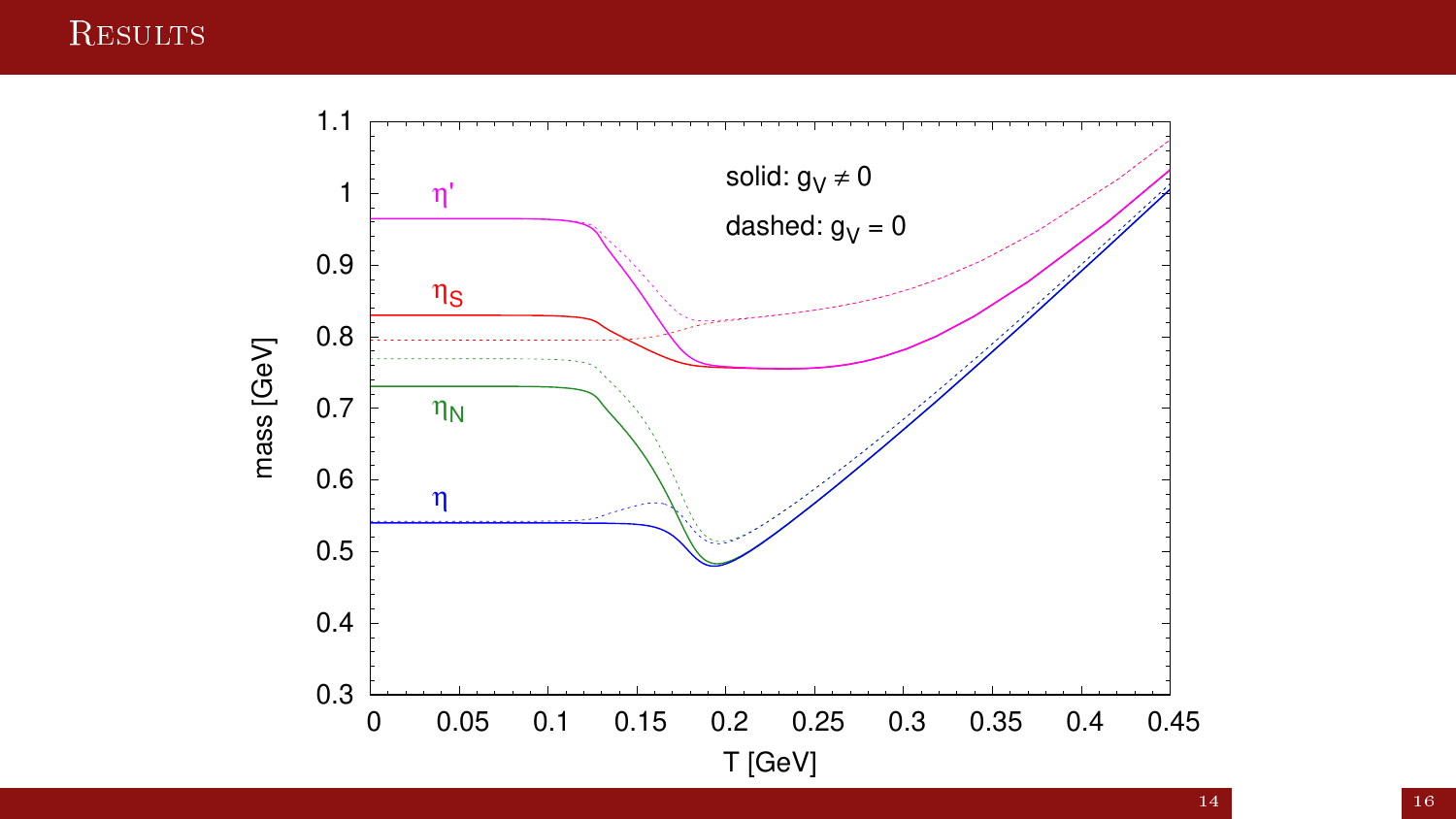### **RESULTS**



15 16